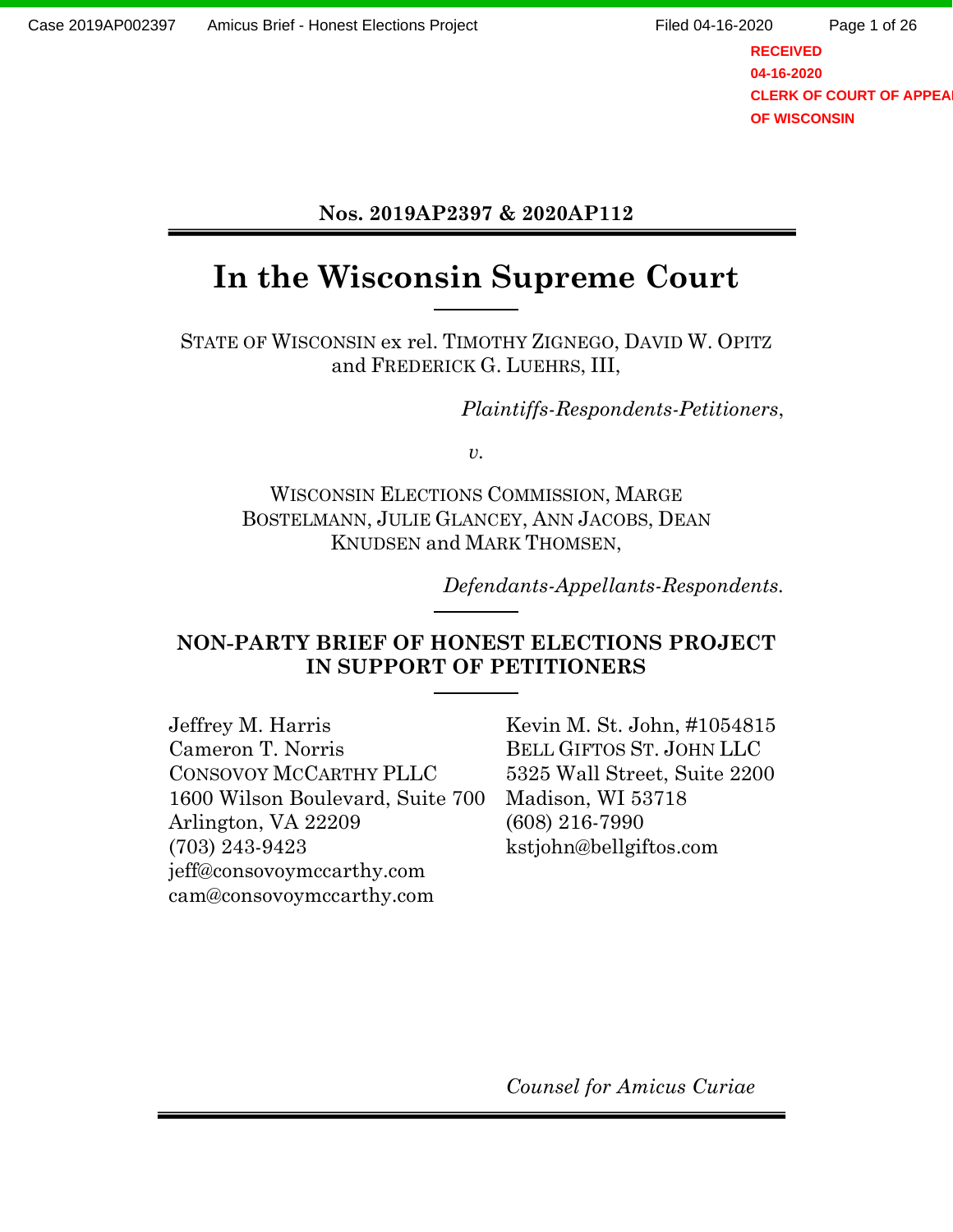### **TABLE OF CONTENTS**

| I.  | The Court of Appeals misinterpreted a key<br>statute that helps maintain the accuracy                                                                                         |
|-----|-------------------------------------------------------------------------------------------------------------------------------------------------------------------------------|
|     | The Wisconsin Elections Commission<br>A.                                                                                                                                      |
|     | <b>B.</b><br>The Wisconsin Election Commission<br>must remove voters who are flagged by<br>the Electronic Registration Information<br>Center and do not respond to a notice 8 |
| II. | Accurate voter rolls are essential to the integrity                                                                                                                           |
|     |                                                                                                                                                                               |
|     |                                                                                                                                                                               |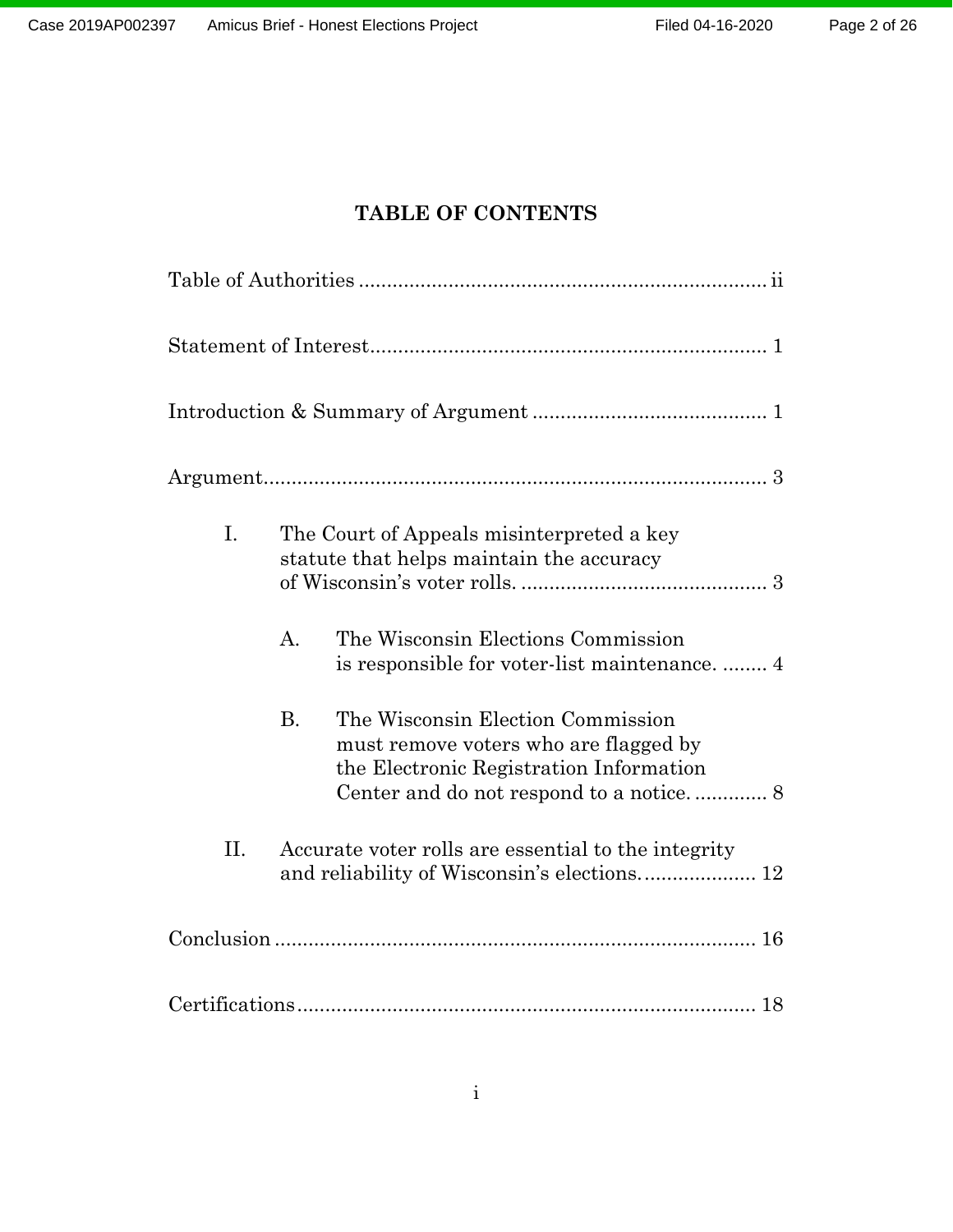### **TABLE OF AUTHORITIES**

## <span id="page-2-0"></span>**Cases**

| Barth v. Vill. of Shorewood,                                                                                             |
|--------------------------------------------------------------------------------------------------------------------------|
| Crawford v. Marion Cty. Election Bd.,                                                                                    |
| Crosby v. Nat'l Foreign Trade Council,                                                                                   |
| Eckstein v. Balcor Film Inv'rs,                                                                                          |
| Harkless v. Brunner,                                                                                                     |
| Husted v. A. Philip Randolph Inst.,                                                                                      |
| League of Women Voters of Wis. Educ. Network, Inc. v. Walker,<br>2014 WI 97, 357 Wis. 2d 360, 851 N.W.2d 302  10, 15, 16 |
| Milwaukee Branch of NAACP v. Walker,<br>2014 WI 98, 357 Wis. 2d 469, 851 N.W.2d 262  12                                  |
| Purcell v. Gonzalez,                                                                                                     |
| Scott v. Schedler,                                                                                                       |
| United States v. Missouri,                                                                                               |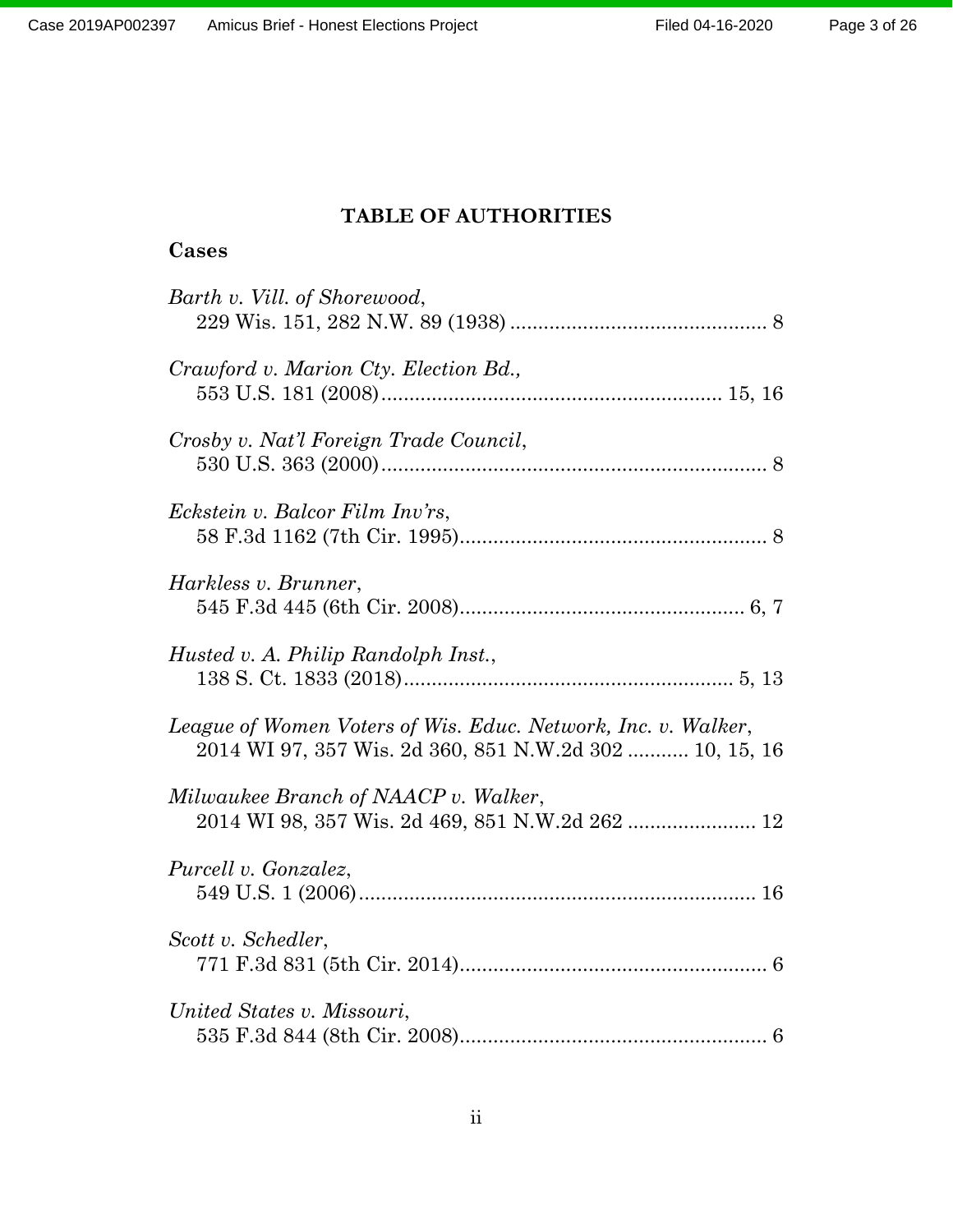| Warren v. Russell, |
|--------------------|
| <b>Statutes</b>    |
|                    |
|                    |
|                    |
|                    |
|                    |
|                    |
|                    |

# **Other Authorities**

| Burris & Fischer, The Help America Vote Act and Election<br>Administration: Overview and Selected Issues for the |
|------------------------------------------------------------------------------------------------------------------|
|                                                                                                                  |
| Comm'n on Fed. Election Reform, <i>Building Confidence in</i>                                                    |
|                                                                                                                  |
| Common Cause Massachusetts, The Integrity of Our                                                                 |
| Elections Is Important to All of Us, No Matter Our                                                               |
|                                                                                                                  |
|                                                                                                                  |
| Heritage Found., <i>Election Fraud Cases from Across the</i>                                                     |
| United States, heritage.org/voterfraud 13, 14, 15                                                                |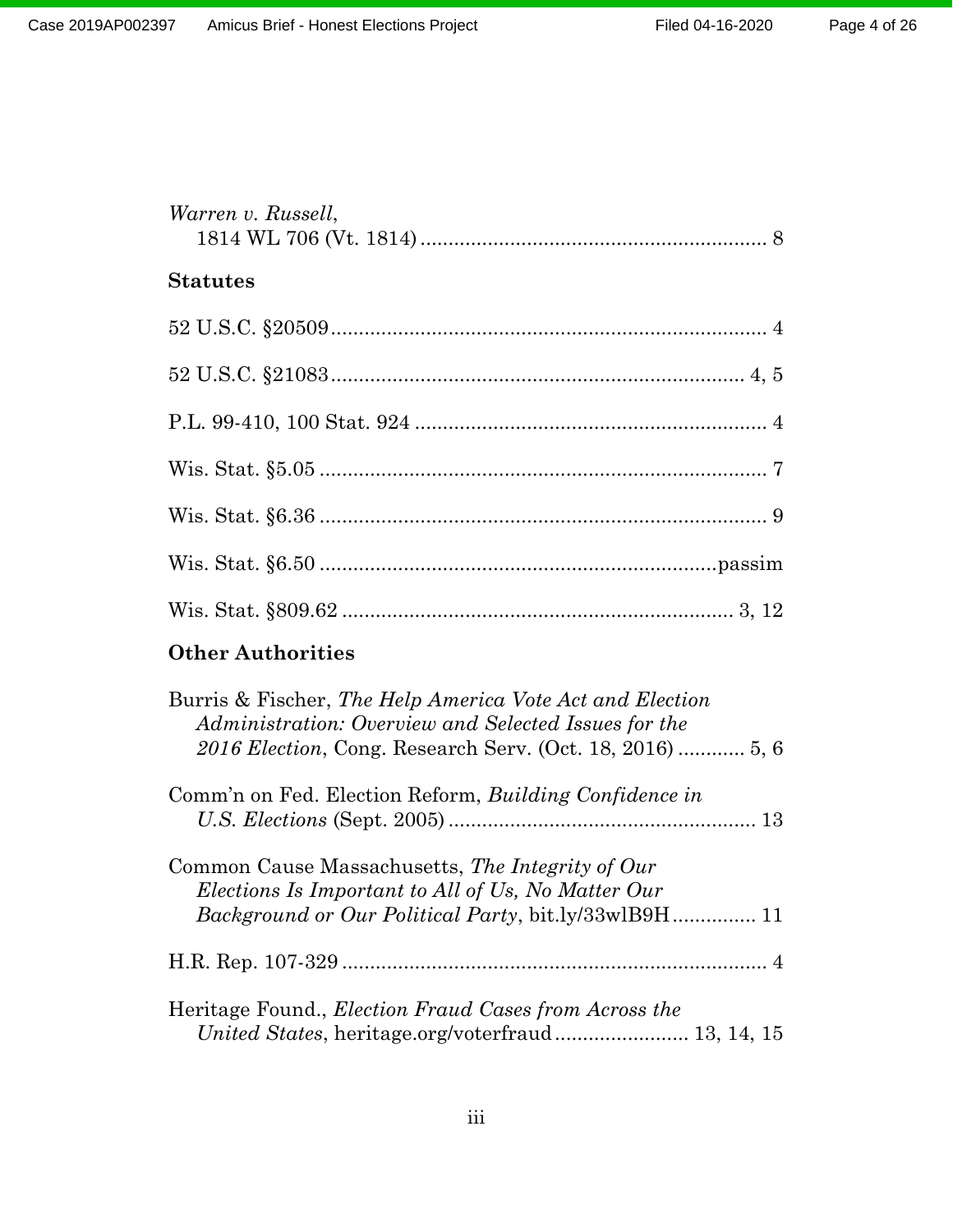| Homepage, Electronic Registration Information Center,                                                                                                                                             |
|---------------------------------------------------------------------------------------------------------------------------------------------------------------------------------------------------|
| News Staff, Florida Joins Electronic Registration<br><i>Information Center, GovTech (Aug. 22, 2019),</i>                                                                                          |
| Pew Charitable Trusts, <i>Electronic Registration</i>                                                                                                                                             |
| Pew Ctr. on the States, <i>Inaccurate</i> , <i>Costly</i> , <i>and Inefficient</i> :<br><i>Evidence that America's Voter Registration System</i><br>Needs an Upgrade (2012), goo.gl/mQV8Ul 12, 13 |
| Press Release, Governor Scott Walker Signs Senate Bill                                                                                                                                            |
|                                                                                                                                                                                                   |
| Shanton, The State and Local Role in Election<br><i>Administration</i> , Cong. Research Serv. (Mar. 4, 2019) 4, 5                                                                                 |
| Stegmaier & Lindback, Trump Wants Voter Registration<br>Investigated, Wash. Post (Jan. 30, 2017),                                                                                                 |
| The Crosscheck Voter Database Is a Security Threat,                                                                                                                                               |
| Thomas, Congressional Authority to Standardize National<br><i>Election Procedures, Cong. Research Serv. CRS-2</i>                                                                                 |
| U.S. Comm'n on Civil Rights, Department of Justice<br>Voting Rights Enforcement for the 2008 U.S.                                                                                                 |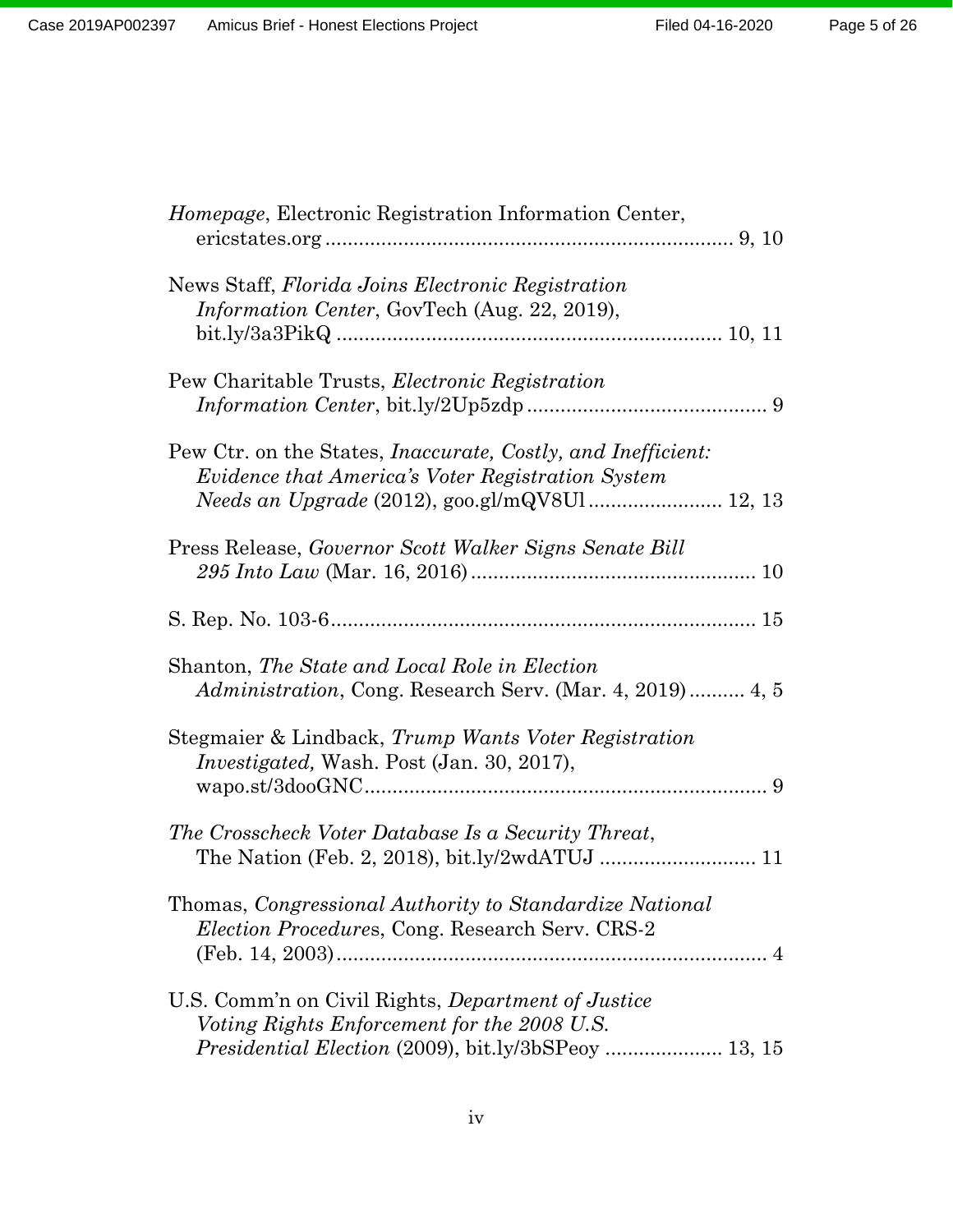| WEC, About the Wisconsin Elections Commission, |  |
|------------------------------------------------|--|
|                                                |  |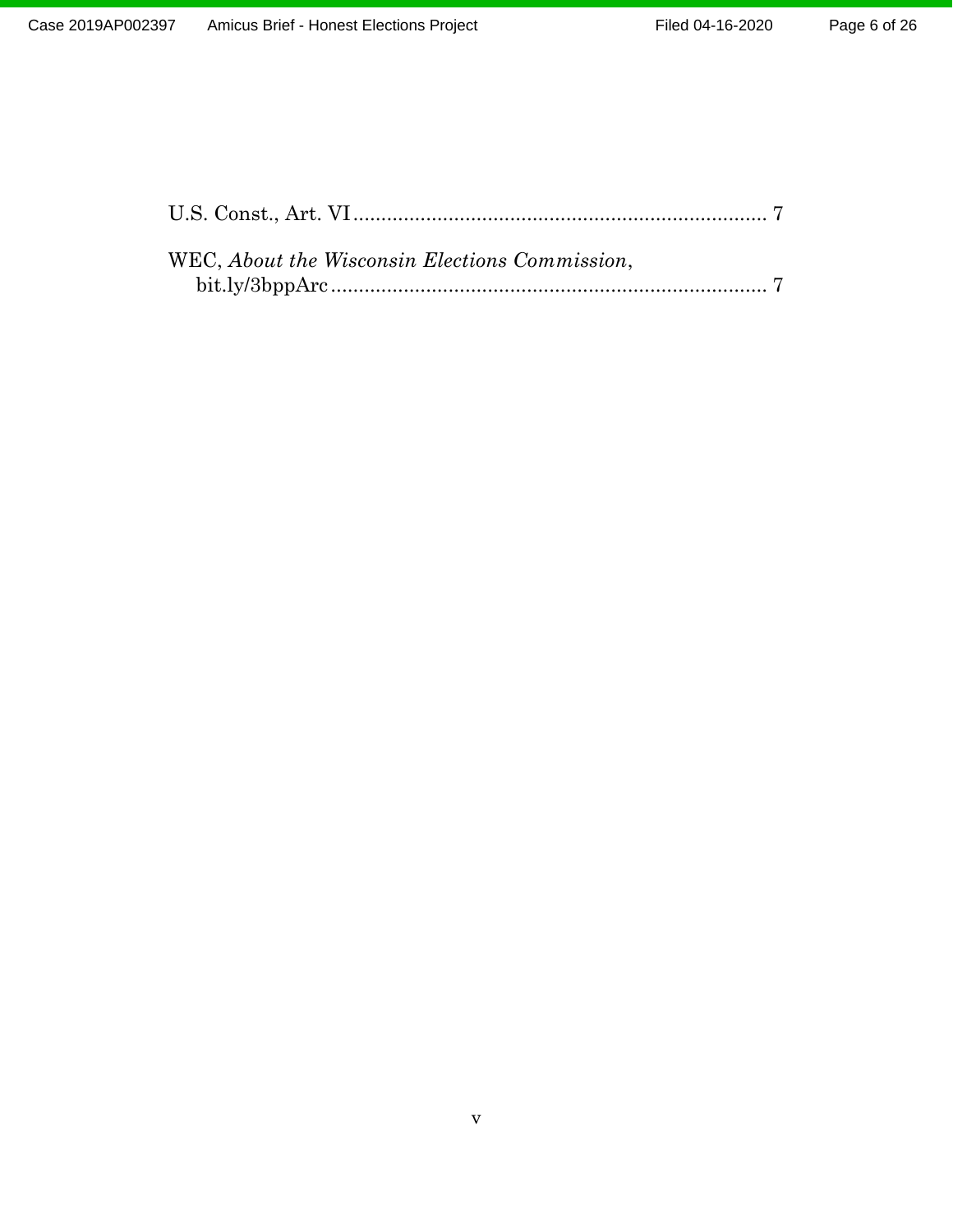#### **STATEMENT OF INTEREST**

<span id="page-6-0"></span>The Honest Elections Project is a nonpartisan organization devoted to supporting the right of every lawful voter to participate in free and honest elections. Through public engagement, advocacy, and publicinterest litigation, the Project defends the fair, reasonable measures that voters put in place to protect the integrity of the voting process. The Project supports commonsense voting rules and opposes efforts to reshape elections for partisan gain. It thus has a significant interest in this important case.

#### <span id="page-6-1"></span>**INTRODUCTION & SUMMARY OF ARGUMENT**

Must the Wisconsin Elections Commission (WEC) maintain accurate voter rolls, using data solicited by the State for this very purpose? That question is important, unsettled, and warrants this Court's review. And contrary to the decision below, the answer is yes.

**I.A.** Wisconsin Statutes §6.50(3) charges the "board of election commissioners" with maintaining the voter rolls. That phrase can and does cover WEC, as petitioners explain. Any other conclusion would bring Wisconsin out of compliance with federal law. Specifically, the Help America Vote Act (HAVA) requires States to take responsibility for voter-list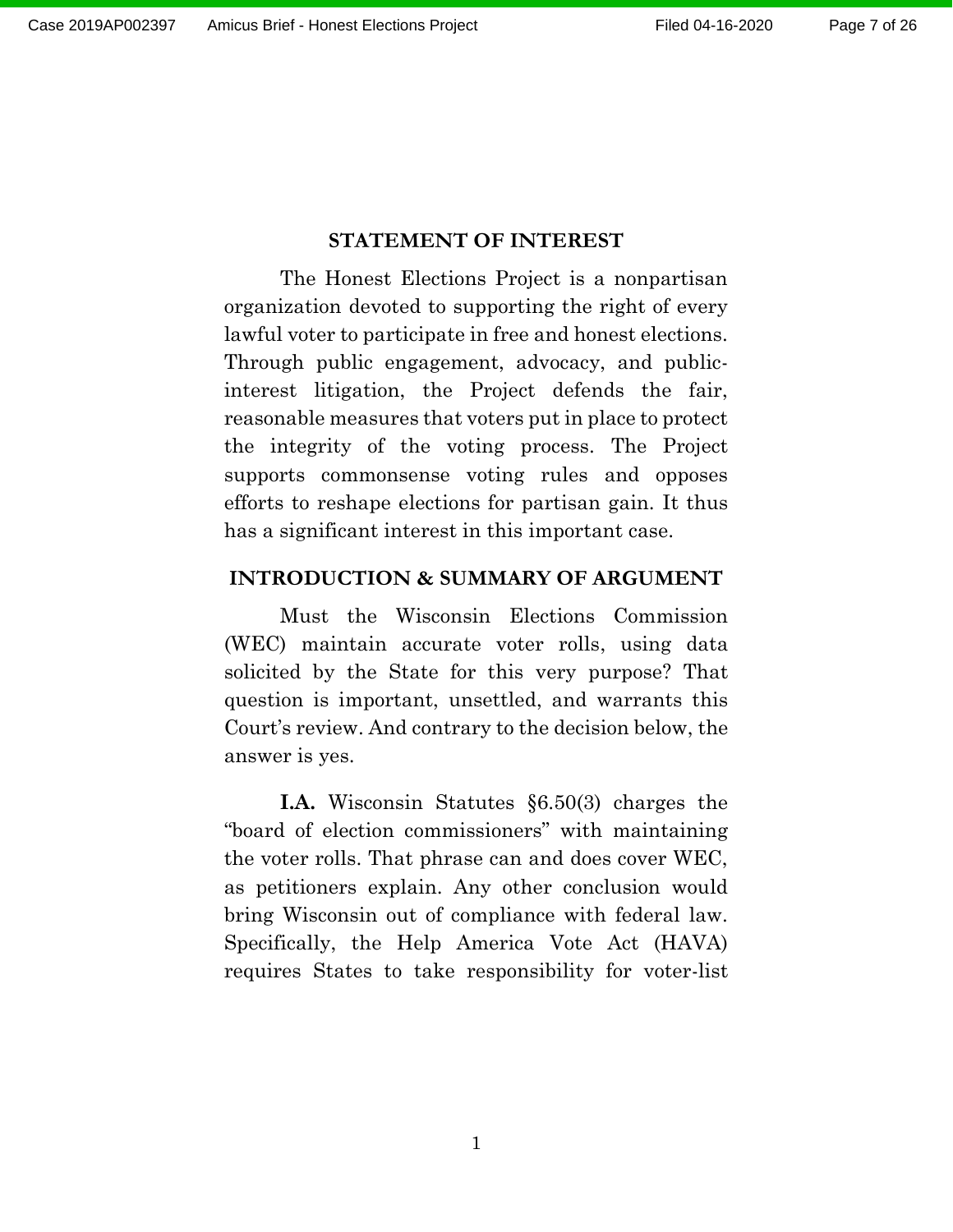maintenance—a duty that cannot be delegated to local officials. Because this Court construes state law to comply with federal law, not flout it, the entity that §6.50(3) tasks with removing ineligible voters must be WEC—the *state* agency charged with administering and enforcing the election laws.

**B.** When exercising its duty to maintain accurate voter rolls, WEC must remove voters who are flagged by the Electronic Registration Information Center (ERIC) and do not respond to a notice. Wisconsin's governor and legislature required the State to enroll in ERIC, thus determining (like many other States) that ERIC's data are reliable. Absent highly unusual circumstances not present here, WEC has no discretion to ignore the ERIC-provided data.

**II.** Laws like HAVA were enacted, and organizations like ERIC exist, for good reason. Accurate voter rolls are needed to stop individuals (either accidentally or fraudulently) from voting in the wrong jurisdiction or in multiple jurisdictions—a welldocumented problem in Wisconsin and across the country. List-maintenance programs thus protect the voting rights of eligible voters and the integrity of Wisconsin elections. Because the Court of Appeals' decision weakens these programs, is out of step with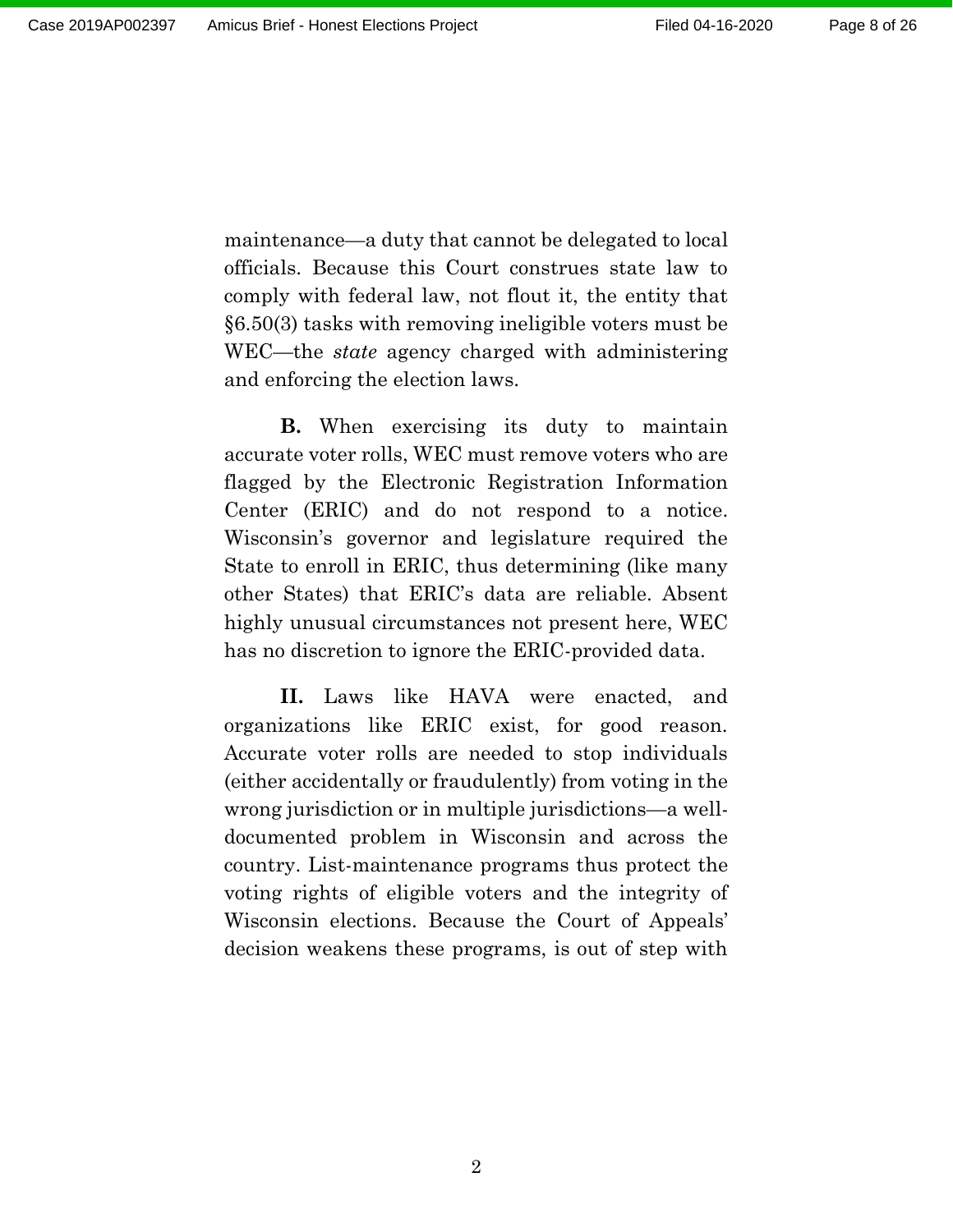federal law, and violates the will of the other branches, this Court should grant review and reverse.

### **ARGUMENT**

<span id="page-8-0"></span>Petitioners are right: This case warrants the Court's review because it presents "novel" and "recur[ring]" questions of law with "statewide impact." Wis. Stat.  $\S 809.62(1r)(c)(2)-(3)$ . This brief highlights just a few of the reasons why that's true. Specifically, the Court of Appeals' decision guts statutory provisions that promote the accuracy of voter rolls. Accurate voter rolls, in turn, are essential to the accuracy and integrity of Wisconsin elections.

# <span id="page-8-1"></span>**I. The Court of Appeals misinterpreted a key statute that helps maintain the accuracy of Wisconsin's voter rolls.**

According to the Court of Appeals, WEC is not the entity responsible for voter-list maintenance under §6.50(3); and, even if it is, WEC is free to treat ERIC's voter data as unreliable. Both conclusions are mistaken.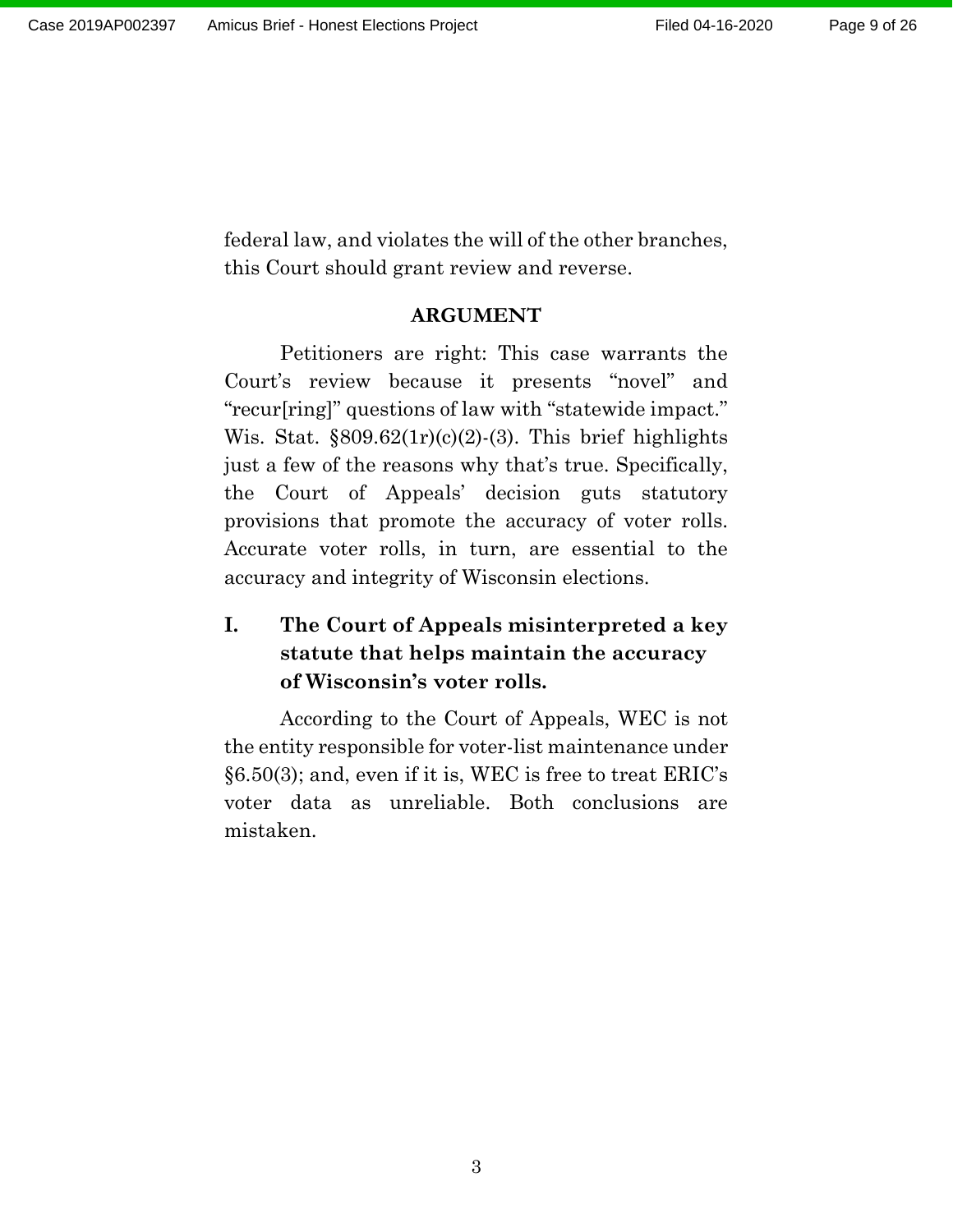## <span id="page-9-0"></span>**A. The Wisconsin Elections Commission is responsible for voter-list maintenance.**

Petitioners identify many textual, contextual, purposivist, and historical reasons why WEC is the "board of election commissioners" referenced in §6.50(3). But if any doubts remain, courts should *construe* the statute that way because, if WEC is not in charge of voter-list maintenance, then Wisconsin is violating federal law.

Federal law puts States, not localities, in charge of elections. "[T]he Constitution … anticipate[s] that states would be primarily responsible for establishing election procedures." Thomas, *Congressional Authority to Standardize National Election Procedure*s, Cong. Research Serv. CRS-2 (Feb. 14, 2003). Yet early on, many elections were "conducted almost entirely locally." Shanton, *The State and Local Role in Election Administration*, Cong. Research Serv. 7 (Mar. 4, 2019) (Shanton). To "improve our country's election system," H.R. Rep. 107-329, at 31, Congress "shifted some responsibility for conducting elections to the state level." Shanton 7. Various federal laws, including the Uniformed and Overseas Citizens Absentee Voting Act, P.L. 99-410, 100 Stat. 924; the National Voter Registration Act, 52 U.S.C. §20509; and HAVA, §21083, all impose requirements on States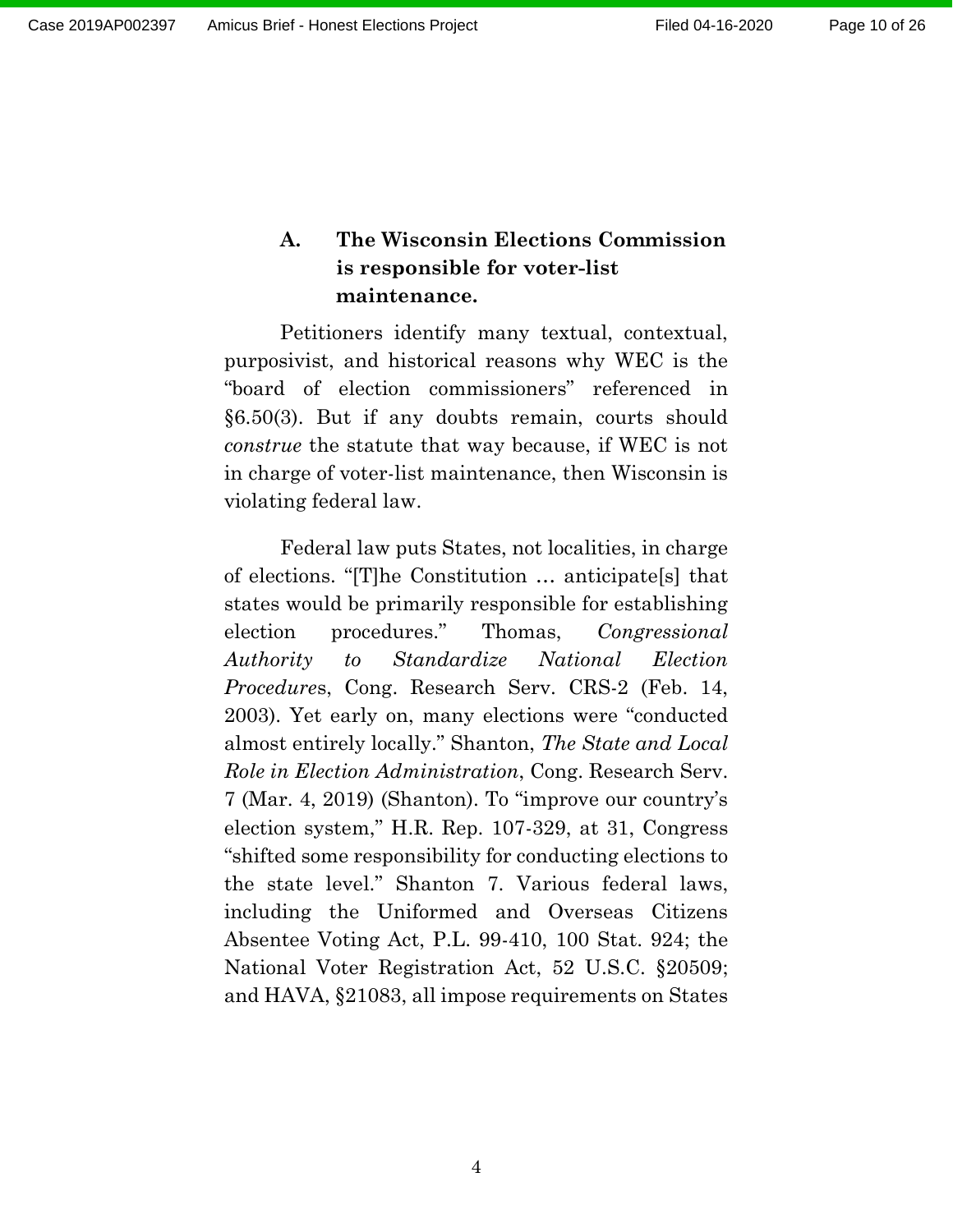rather than localities. Today, "[i]n the U.S. system, states generally play the primary decisionmaking role in election administration." Shanton 3.

Unsurprisingly then, federal law puts States, not localities, in charge of voter-list maintenance. "For many years, Congress left it up to the States" to determine how best to "maintain accurate lists of those eligible to vote." *Husted v. A. Philip Randolph Inst.*, 138 S. Ct. 1833, 1838 (2018). But starting in the 1990s, "Congress intervened." *Id.* Among other things, HAVA set a "[m]inimum standard for accuracy of State voter registration records." 52 U.S.C. §21083(a)(4). The statute requires States to "ensure that voter registration records in the State are accurate and are updated regularly" and to make "a reasonable effort to remove registrants who are ineligible to vote from the official list of eligible voters." *Id.* HAVA also directs "each State, acting through the chief State election official," to "implement, in a uniform and nondiscriminatory manner, a single, uniform, official, centralized, interactive computerized statewide voter registration list defined, maintained, and administered at the State level." §21083(a)(1)(A). As its text makes plain, HAVA "plac[es] primary responsibility at the *state* level of government." Burris & Fischer, *The Help America Vote Act and Election Administration: Overview and Selected Issues for the*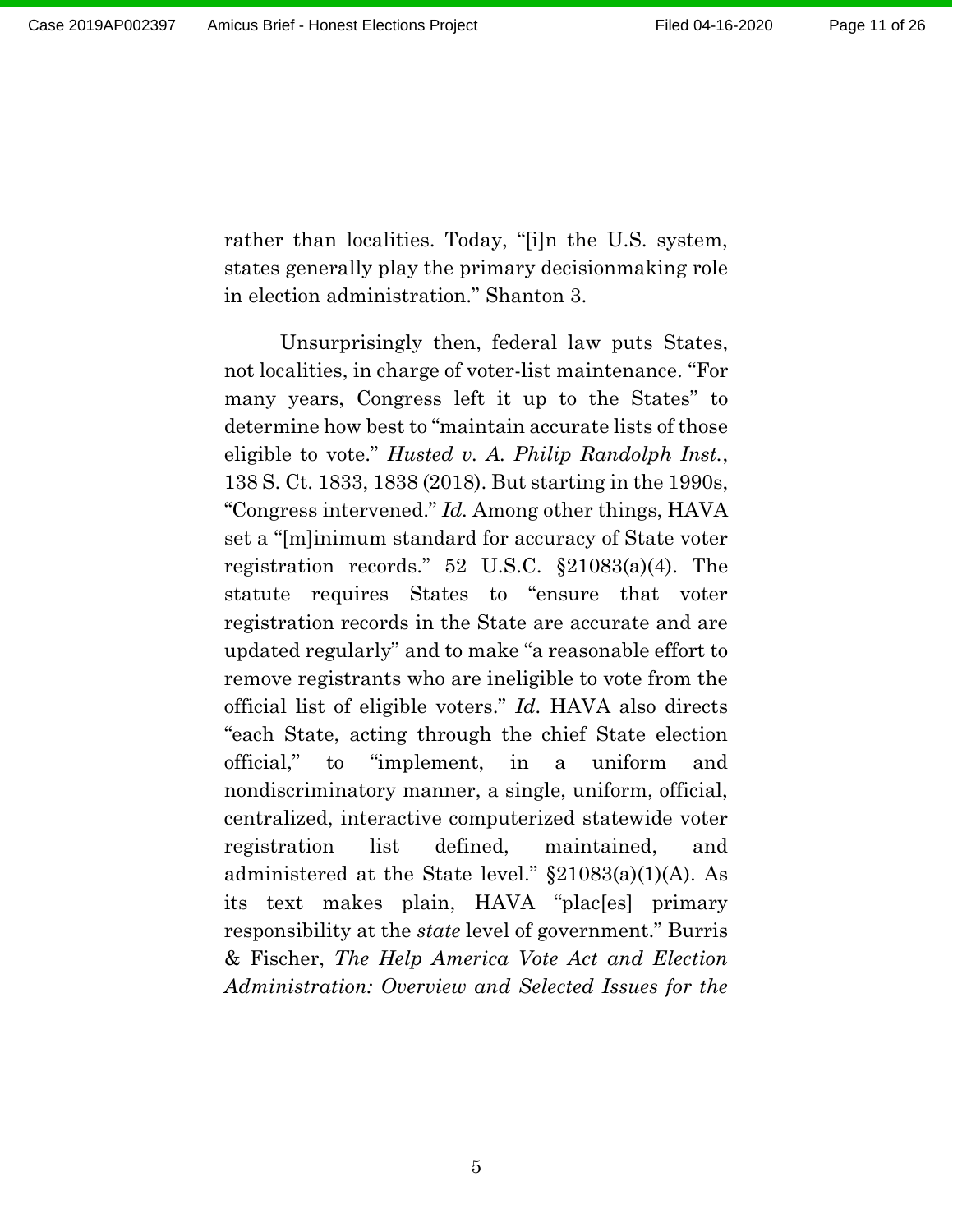*2016 Election*, Cong. Research Serv. 7 (Oct. 18, 2016) (emphasis added).

Courts have similarly recognized that federal law "centralizes responsibility in the state and in the chief elections officer, who is the state's stand-in." *Scott v. Schedler*, 771 F.3d 831, 839 (5th Cir. 2014). Specifically, federal law provides that each State must designate a statewide official to coordinate electionlaw compliance. It does so because "requiring states to assign enforcement power to a single person increases the likelihood of … compliance." *Id.*

Importantly, States "may not delegate the responsibility to conduct [voter list maintenance] to a local official and thereby avoid responsibility if such a program is not reasonably conducted." *United States v. Missouri*, 535 F.3d 844, 850 (8th Cir. 2008). Indeed, federal law's "centralization of responsibility counsels against such buck passing." *Schedler*, 771 F.3d at 839. Courts have rejected the view that, "once the state designates" a local entity to assist with complying with federal law, "her responsibility ends." *Harkless v. Brunner*, 545 F.3d 445, 452 (6th Cir. 2008). "[I]f every state passed legislation delegating" their responsibilities "to local authorities, the fifty states would be completely insulated from any enforcement burdens." *Id.*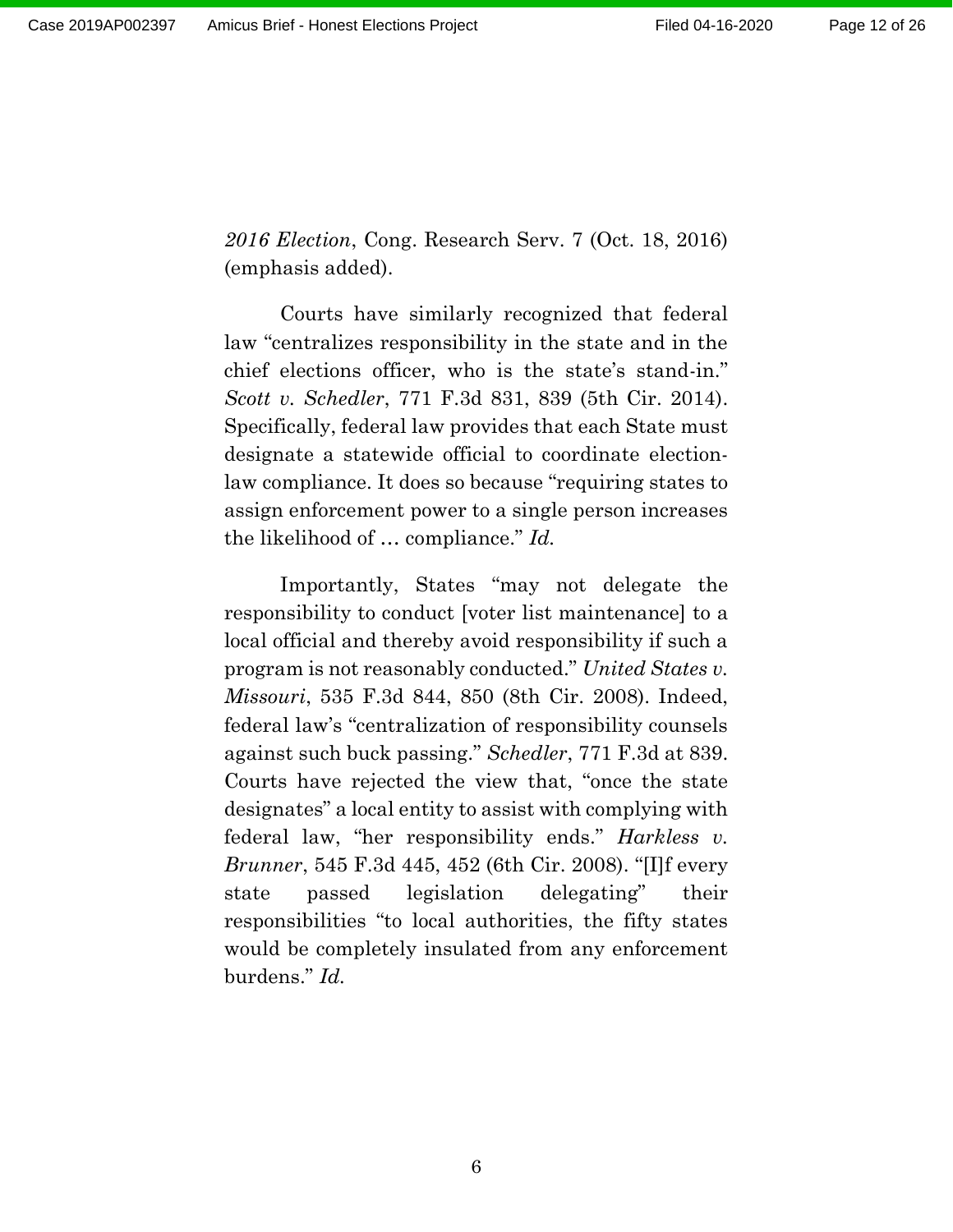With this backdrop in mind, Wisconsin law is best read to charge WEC with voter-list maintenance. Section 6.50(3) provides that, "[u]pon receipt of reliable information" that a registered voter has moved, "the municipal clerk or board of election commissioners shall notify the elector" by mail. If the registrant fails to respond to that notice within 30 days, "the clerk or board of election commissioners shall change the elector's registration from eligible to ineligible status." Although the Commission argues otherwise, the statute's reference to "board of election commissioners" refers to WEC. Indeed, WEC is the state entity that has "the responsibility for the administration of … laws relating to elections," Wis. Stat. §5.05(1), and WEC itself states that it "administers and enforces Wisconsin elections law." WEC, *About the Wisconsin Elections Commission* (last visited Apr. 6, 2020), bit.ly/3bppArc.

Even if this were not the best interpretation of §6.50(3), it should be adopted anyway. Allowing WEC to pass off its duties to local officials, as just explained, would violate federal law. Because the Constitution makes federal law "supreme" over state law, U.S. Const., Art. VI, a state law that "conflict[s] with Congress's specific delegation" is "unconstitutional[] under the Supremacy Clause." *Crosby v. Nat'l Foreign Trade Council*, 530 U.S. 363, 388 (2000). The "cardinal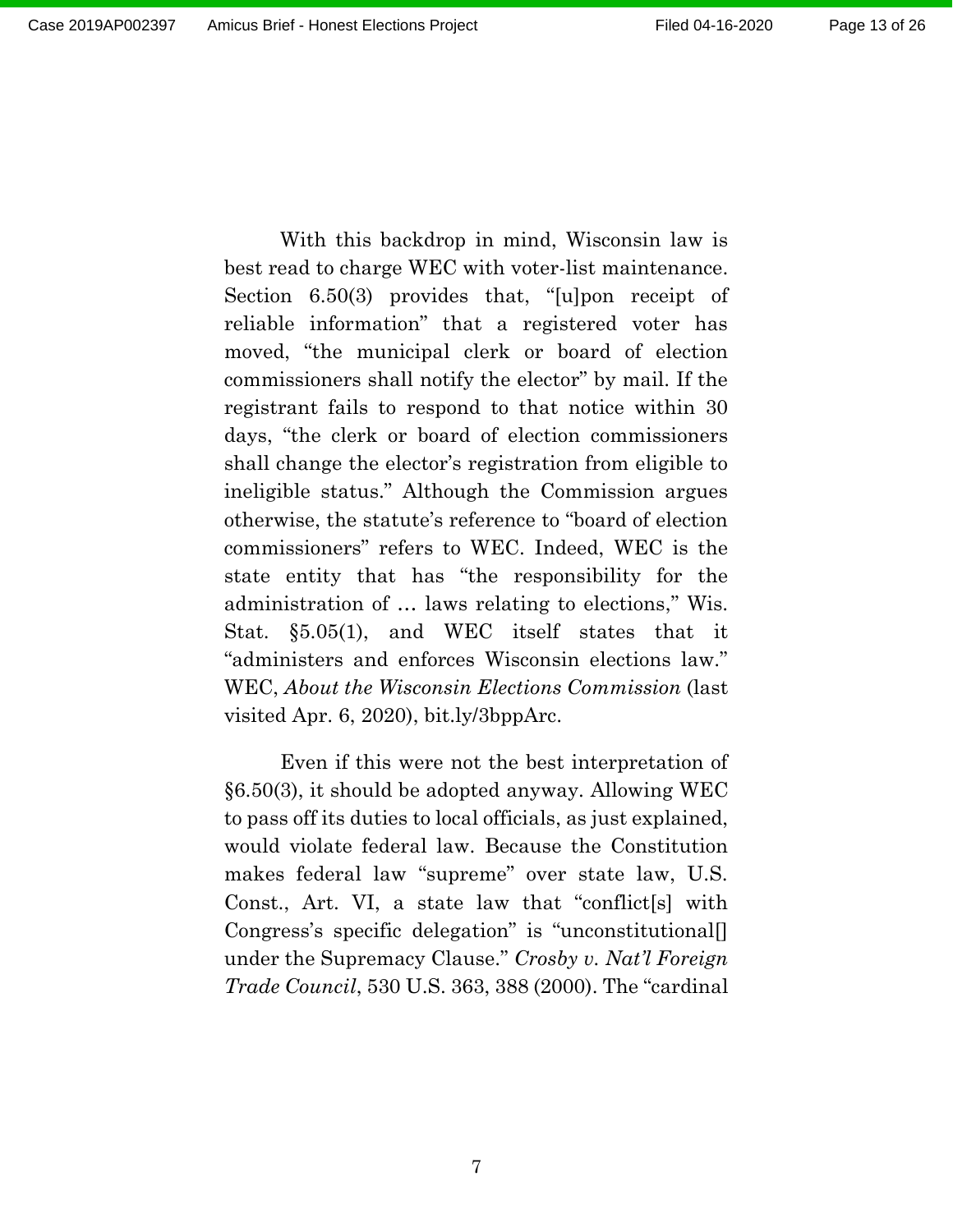principle of statutory construction is to save and not to destroy," so courts have a "duty" to "construe a statute so that it will be in harmony with the constitution[]." *Barth v. Vill. of Shorewood*, 229 Wis. 151, 282 N.W. 89, 95 (1938). Similarly, "federal law is part of the law 'in' a state," *Eckstein v. Balcor Film Inv'rs*, 58 F.3d 1162, 1167 (7th Cir. 1995), so courts prefer a "fair and consistent construction" that harmonizes "the acts of the two governments." *Warren v. Russell*, 1814 WL 706, at \*4 (Vt. 1814). Only petitioners' interpretation does that.

# <span id="page-13-0"></span>**B. The Wisconsin Election Commission must remove voters who are flagged by the Electronic Registration Information Center and do not respond to a notice.**

Wisconsin law is clear: *"*Upon receipt of reliable information that a registered elector" has moved, WEC must send a notice to that elector and remove him from the voter rolls if he fails to respond within 30 days. Wis. Stat. §6.50(3). Although the statute does not define "reliable," the State has determined that the ERIC-provided data constitute reliable information upon which to initiate the notification and removal process for unresponsive registrants. WEC lacks the power to override that determination.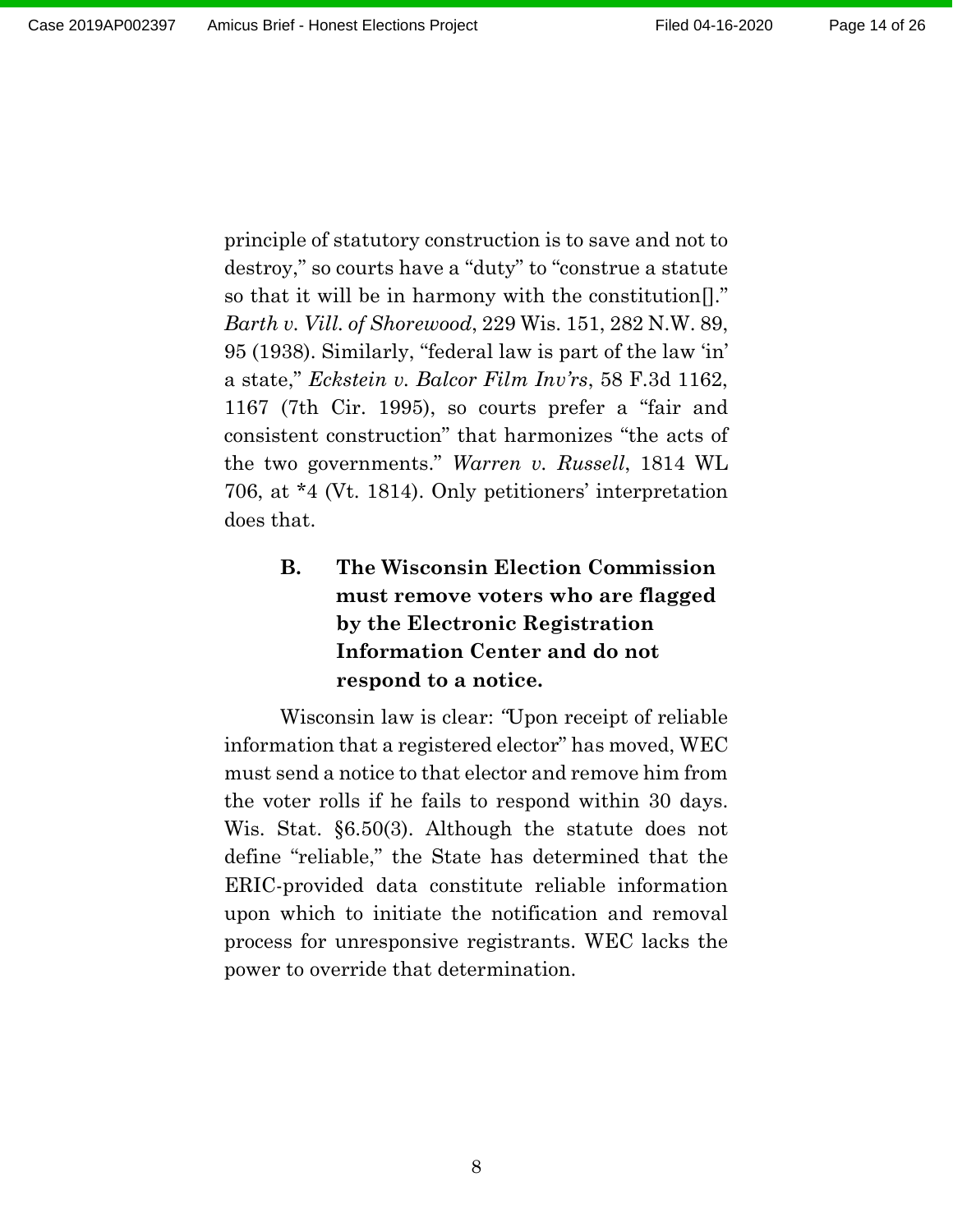Developed in 2012, ERIC is "owned, managed, and funded by participating states." Pew Charitable Trusts, *Electronic Registration Information Center*, bit.ly/2Up5zdp. Its "sole mission" is to "assist[] states to improve the accuracy of America's voter rolls and increase access to voter registration for all eligible citizens." *Homepage*, ericstates.org. ERIC "works to identify inaccurate registrations by electronically analyzing and matching" a wide array of data, including "U.S. Postal Service change-of-address records, federal death records, vehicle registrations and voter registration records from member states." Stegmaier & Lindback, *Trump Wants Voter Registration Investigated,* Wash. Post (Jan. 30, 2017), wapo.st/3dooGNC. That data, in turn, enable States to clean up and maintain accurate voter rolls.

In 2016, the legislature passed Wisconsin Act 261, which directed the State's chief election officer to "enter into a membership agreement with Electronic Registration Information Center, Inc., for the purpose of maintaining the official registration list under [State law]." Wis. Stat. §6.36(1)(ae)(1). Governor Scott Walker signed the bill into law, explaining that ERIC "will provide the state with information to help identify duplicate registrations as well as voters who have moved, passed away, or are registered in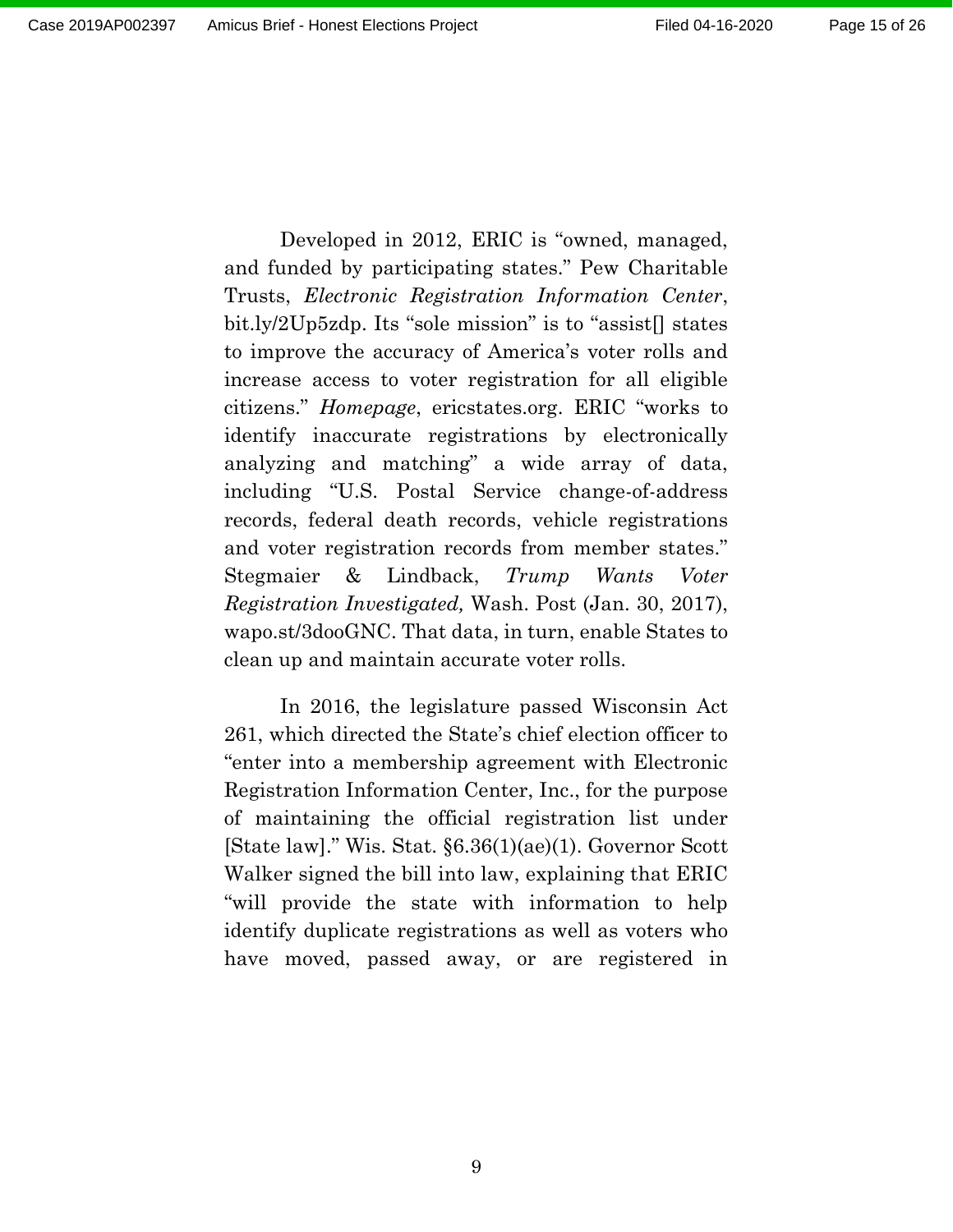neighboring states." Press Release, *Governor Scott Walker Signs Senate Bill 295 Into Law* (Mar. 16, 2016).

By requiring the State to enroll in ERIC, the legislature and governor determined that ERIC's data are reliable. WEC should have abided by that determination. Courts, too, should enforce that determination to ensure "respect for a co-equal branch of government" and "promote[] due deference to legislative acts." *League of Women Voters of Wis. Educ. Network, Inc. v. Walker*, 2014 WI 97, ¶16, 357 Wis. 2d 360, 370, 851 N.W.2d 302, 307-08.

ERIC's data *are* reliable. As of 2020, thirty states and the District of Columbia participate in the program. *Homepage*, *supra*. That the numbers continue to grow indicates that States are finding ERIC's data reliable and useful. Indeed, enrolled States have praised the project. When Florida joined ERIC in 2019, Governor Ron DeSantis stated that "joining ERIC is the right thing to do" because "it will ensure [the State's] voter rolls are up-to-date and it will increase voter participation in [the State's] elections." News Staff, *Florida Joins Electronic Registration Information Center*, GovTech (Aug. 22, 2019), bit.ly/3a3PikQ. Local officials have offered similar praise. For example, the president of the Florida State Association of Supervisors of Elections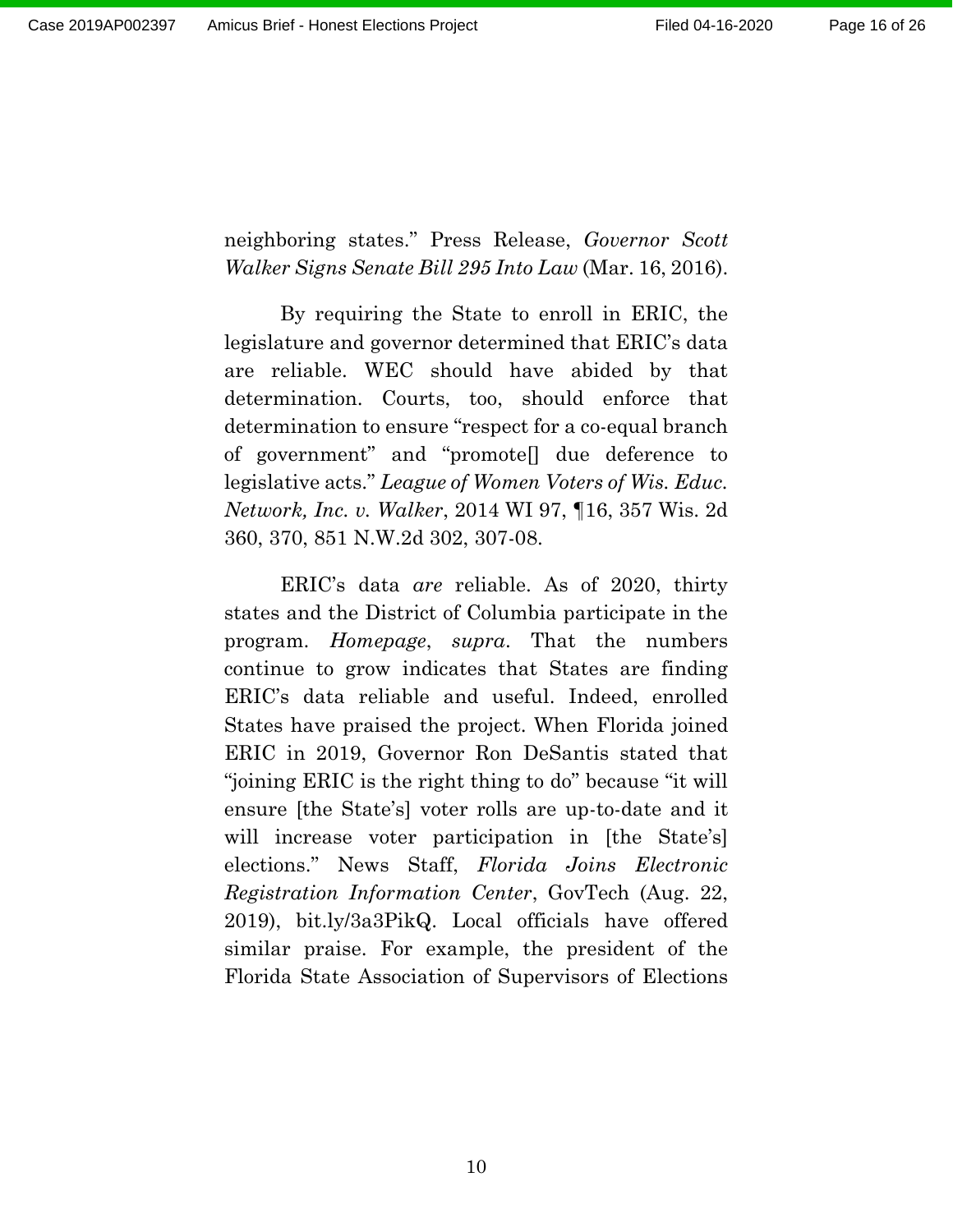explained that ERIC "is an incredible tool to help ensure [that] voter rolls are accurate." *Id.*

Election watchers from across the political spectrum have praised ERIC. Russ Feingold, president of the American Constitution Society and former Democratic Senator from Wisconsin, has commended ERIC for "us[ing] more data points to compare voter information, producing far more reliable results" than other programs. *The Crosscheck Voter Database Is a Security Threat*, The Nation (Feb. 2, 2018), bit.ly/2wdATUJ. And Common Cause has assured its members that ERIC will help voters "be confident that our voter rolls are up-to-date, contain accurate information about the voters in our state, and are secure from any intervention." Common Cause Massachusetts, *The Integrity of Our Elections Is Important to All of Us, No Matter Our Background or Our Political Party* (last visited Apr. 6, 2020), bit.ly/33wlB9H. Moreover, the group praised Massachusetts for "seiz[ing] the opportunity to strengthen the accuracy and security of its voter rolls by joining" the program and extolled ERIC as "a responsible solution to the issue of voting list maintenance." *Id.*

In short, by mandating that the State enroll in ERIC, the Wisconsin legislature and governor made a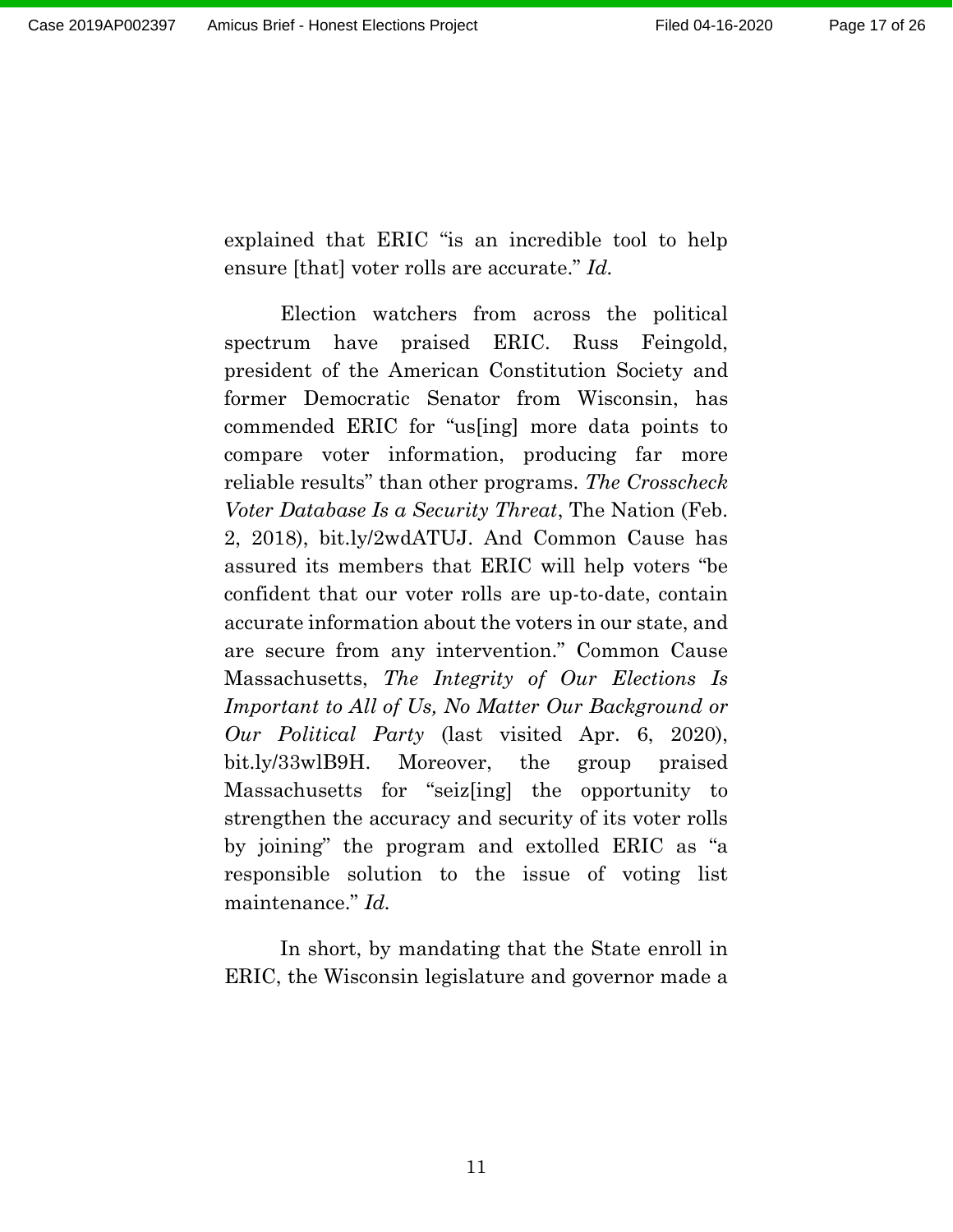determination of its reliability—a determination supported by other States and election watchers alike. WEC has never identified any problems with the data, or taken the position that ERIC is unreliable. Absent highly unusual circumstances not present here, WEC must use ERIC's data.

# <span id="page-17-0"></span>**II. Accurate voter rolls are essential to the integrity and reliability of Wisconsin's elections.**

The Court of Appeals' legal errors will have "statewide impact." Wis. Stat.  $\S 809.62(1r)(c)(2)$ . By giving WEC a free pass on maintaining the accuracy of voter rolls, the Court of Appeals' decision undermines Wisconsin's paramount interests in "protecting the integrity and reliability of the electoral process, maintaining public confidence in election results and preventing voter fraud." *Milwaukee Branch of NAACP v. Walker*, 2014 WI 98, ¶72, 357 Wis. 2d 469, 504, 851 N.W.2d 262, 279.

Inaccurate voter rolls are a major problem in this country. According to a 2012 study, 24 million voter registrations (one out of every eight) are invalid or inaccurate. For example, 2.75 million people are registered to vote in more than one state. *See* Pew Ctr. on the States, *Inaccurate, Costly, and Inefficient: Evidence that America's Voter Registration System*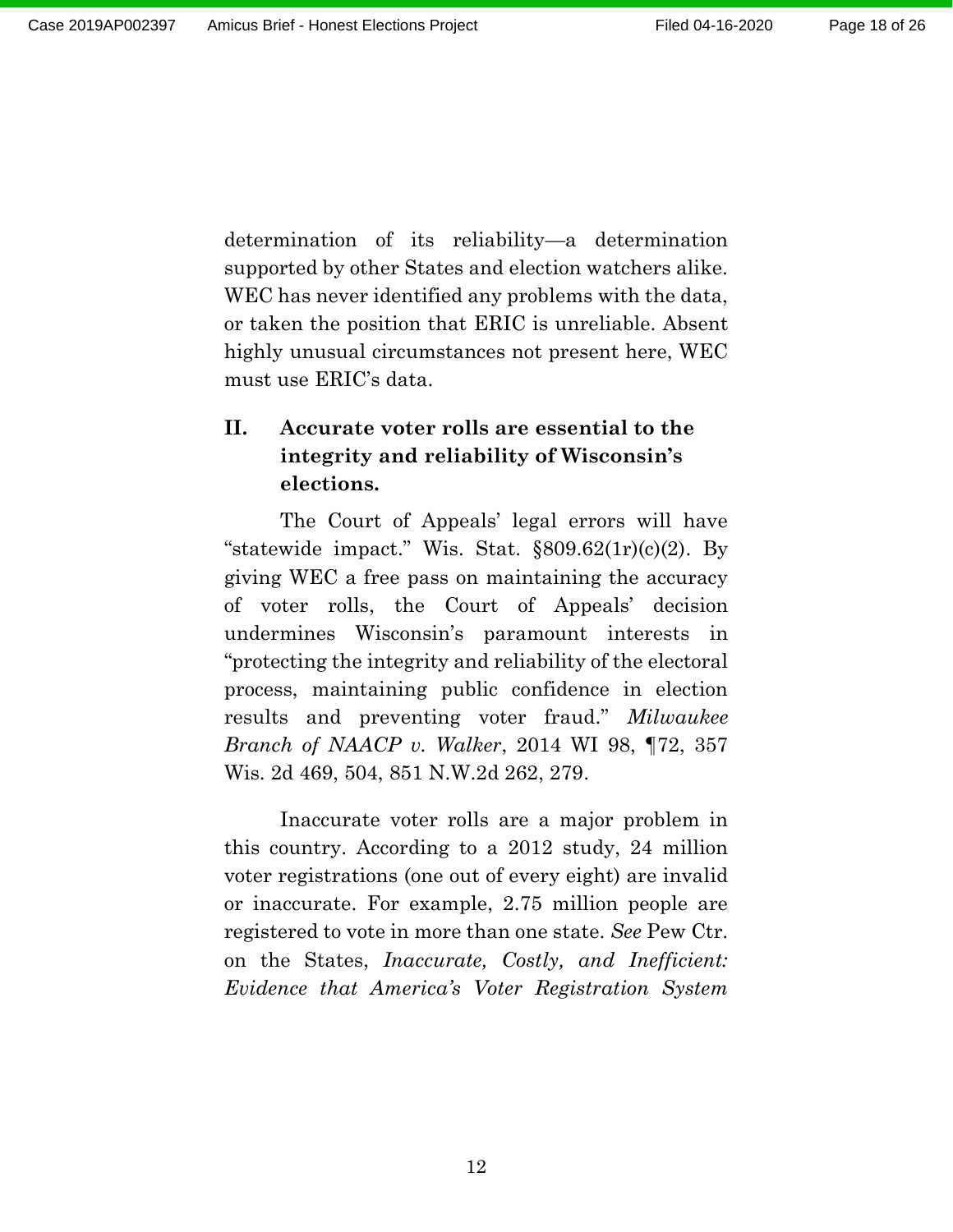*Needs an Upgrade* (2012), goo.gl/mQV8Ul; *accord A. Philip Randolph*, 138 S. Ct. at 1838. "Inflated voter lists are also caused by phony registrations and efforts to register individuals who are ineligible." Comm'n on Fed. Election Reform, *Building Confidence in U.S. Elections* §2.5 (Sept. 2005). After the 2008 election, the Justice Department "sent letters to a dozen states inquiring about their list maintenance practices" because "there appeared to be significant imbalances between their numbers of registered voters and their citizen populations." U.S. Comm'n on Civil Rights, *Department of Justice Voting Rights Enforcement for the 2008 U.S. Presidential Election* 38 (2009), bit.ly/3bSPeoy.

Unsurprisingly, given the state of voter rolls, American elections are vulnerable to voter fraud. Even setting aside individuals who are never caught or who are never prosecuted, The Heritage Foundation has identified 1,102 recent criminal *convictions* for voter fraud in the United States—many involving false registrations and double voting. *See* Heritage Found., *Election Fraud Cases from Across the United States* (last visited Apr. 6, 2020), heritage.org/voterfraud. Numerous individuals voted in more than one State. Others voted twice in different parts of the same State.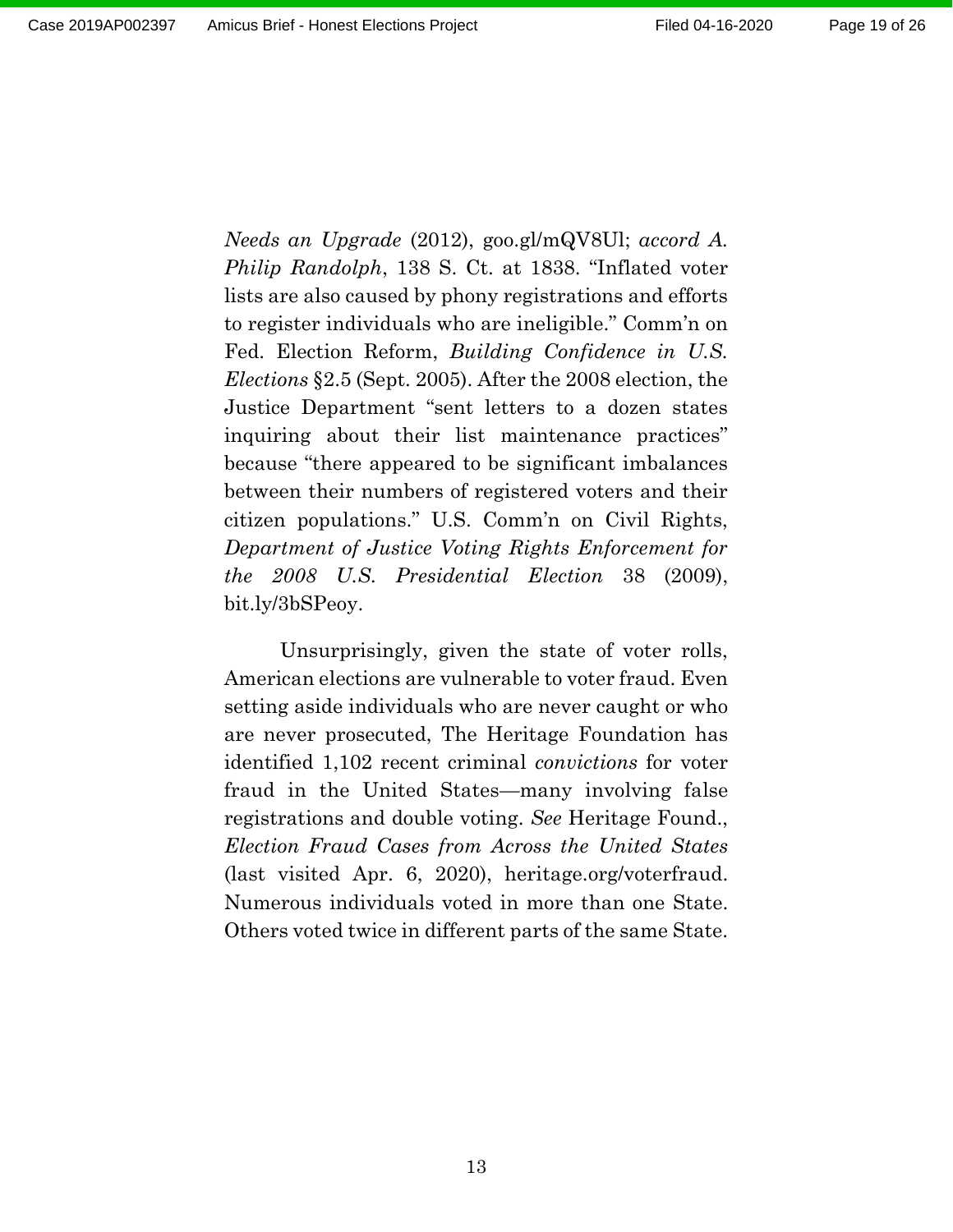Wisconsin has not escaped this problem. Wisconsinites have been recently convicted of voting in multiple jurisdictions, for example:

- Troy Schiller pleaded guilty to voting in both Dexter and Pittsville in the 2016 primary election.
- Robert Monroe, who prosecutors called "the worst multiple-voter in state history," cast five ballots in the 2012 recall of Governor Walker and two ballots in the 2011 recall of State Senator Alberta Darling. Monroe also voted twice in the 2011 Wisconsin Supreme Court election and twice in the 2012 general election.
- In 2014, a jury convicted Leonard K. Brown of voting twice in the 2012 presidential election—once by absentee ballot and once in person in a different jurisdiction. Just one year earlier, Brown pleaded guilty to five felony counts of illegally voting in West Milwaukee, a city where he didn't live.
- John S. Rohde was convicted of falsifying statements on voter registration forms after voting twice in the November 2014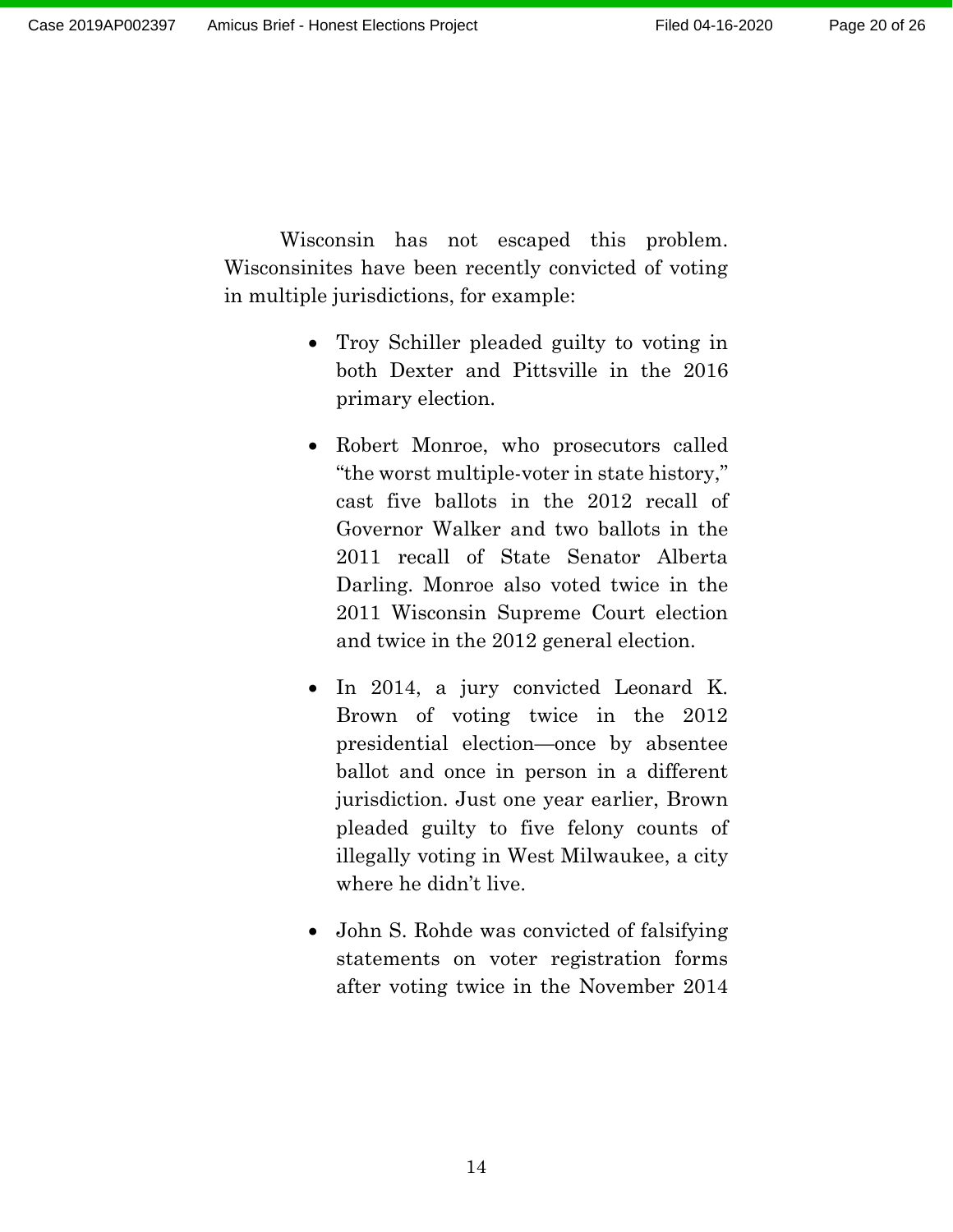election. Despite living with his sister in Horicon, Rohde cast ballots in Beaver Dam and Calamus, using a false address.

• In 2014, legislative aid Marcie Malszycki pleaded guilty to voting in Onalaska where she was engaged in campaign work, rather than Madison where she resided.

### *Id.*

Voter-list maintenance programs are an important tool in deterring this kind of fraud. Bloated rolls "create[] a potential for people to fraudulently vote under the names of these illegally registered individuals." U.S. Comm'n on Civil Rights, *supra*, at 12. "The maintenance of accurate and up-to-date voter registration lists is" thus "the hallmark" of fraud prevention and election security. S. Rep. No. 103-6, at 18. Confirming voters' identities requires "[a] good registration list [to] ensure that citizens are only registered in one place." *Crawford v. Marion Cty. Election Bd.,* 553 U.S. 181, 193-94 (2008). And, as this Court has recognized, "[t]he electoral system cannot inspire public confidence if no safeguards exist ... to confirm the identity of voters." *League of Women Voters*, 2014 WI 97, ¶52.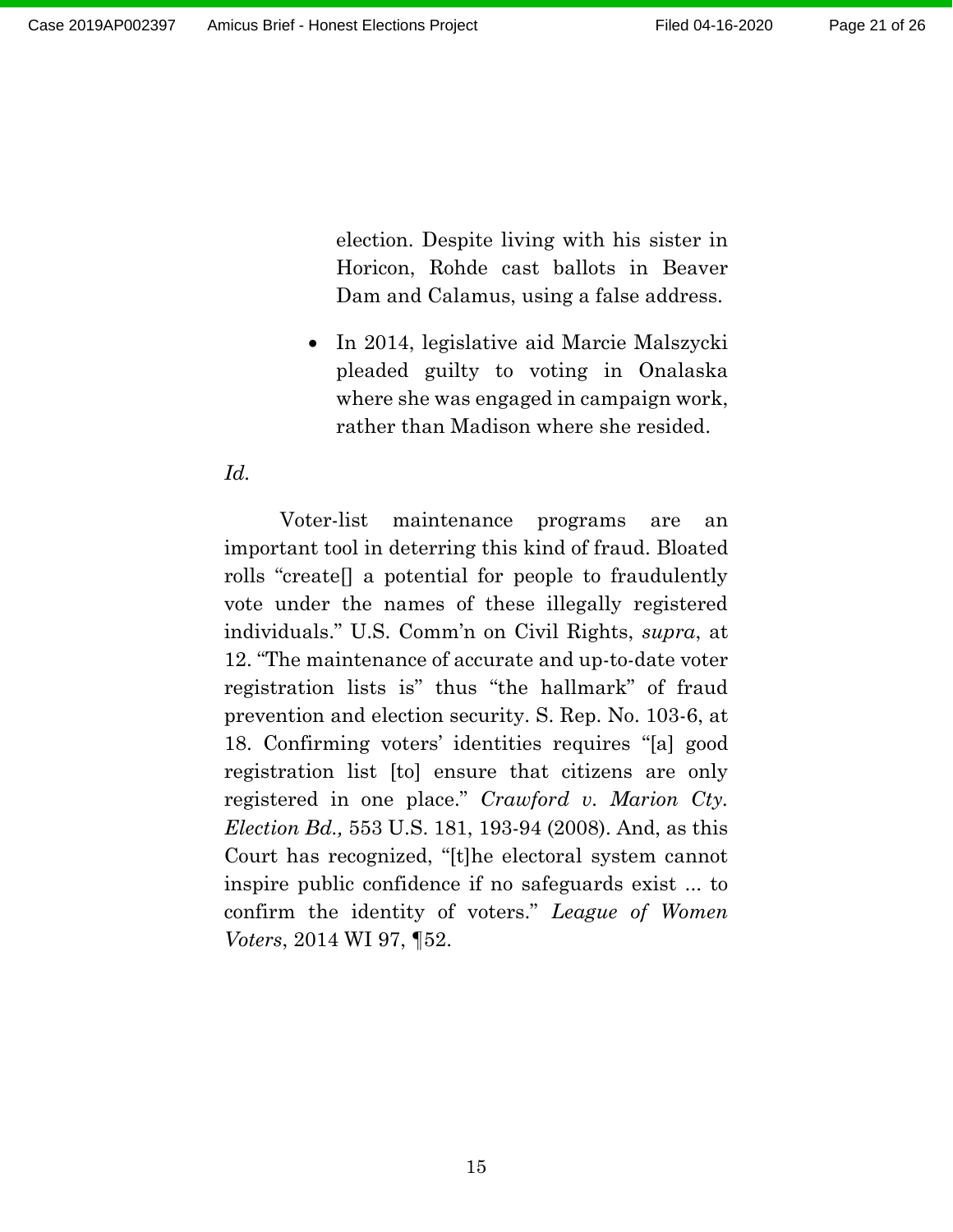"[P]ublic confidence in the integrity of the electoral process," in turn, "has independent significant, because it encourages citizen participation in the democratic process." *Crawford*, 553 U.S., at 197. "Voter fraud drives honest citizens out of the democratic process and breeds distrust of our government. Voters who fear their legitimate votes will be outweighed by fraudulent ones will feel disenfranchised." *Purcell v. Gonzalez*, 549 U.S. 1, 4 (2006). Measures that "enhance the integrity of elections" thus help Wisconsin "strengthen and make effective the constitutional guarant[y]" of suffrage. *League of Women Voters,* 2014 WI 97, ¶51. Indeed, such efforts "tend to certainty and stability in government and render it possible to guard against corrupt and unlawful means being employed to thwart the will of those lawfully entitled to determine governmental policies." *Id.* at ¶20. By letting WEC shirk its duty to maintain accurate voter rolls, the Court of Appeals' decision gravely undermines these critical values.

#### **CONCLUSION**

<span id="page-21-0"></span>For all these reasons, this Court should grant the petition and reverse the decision below.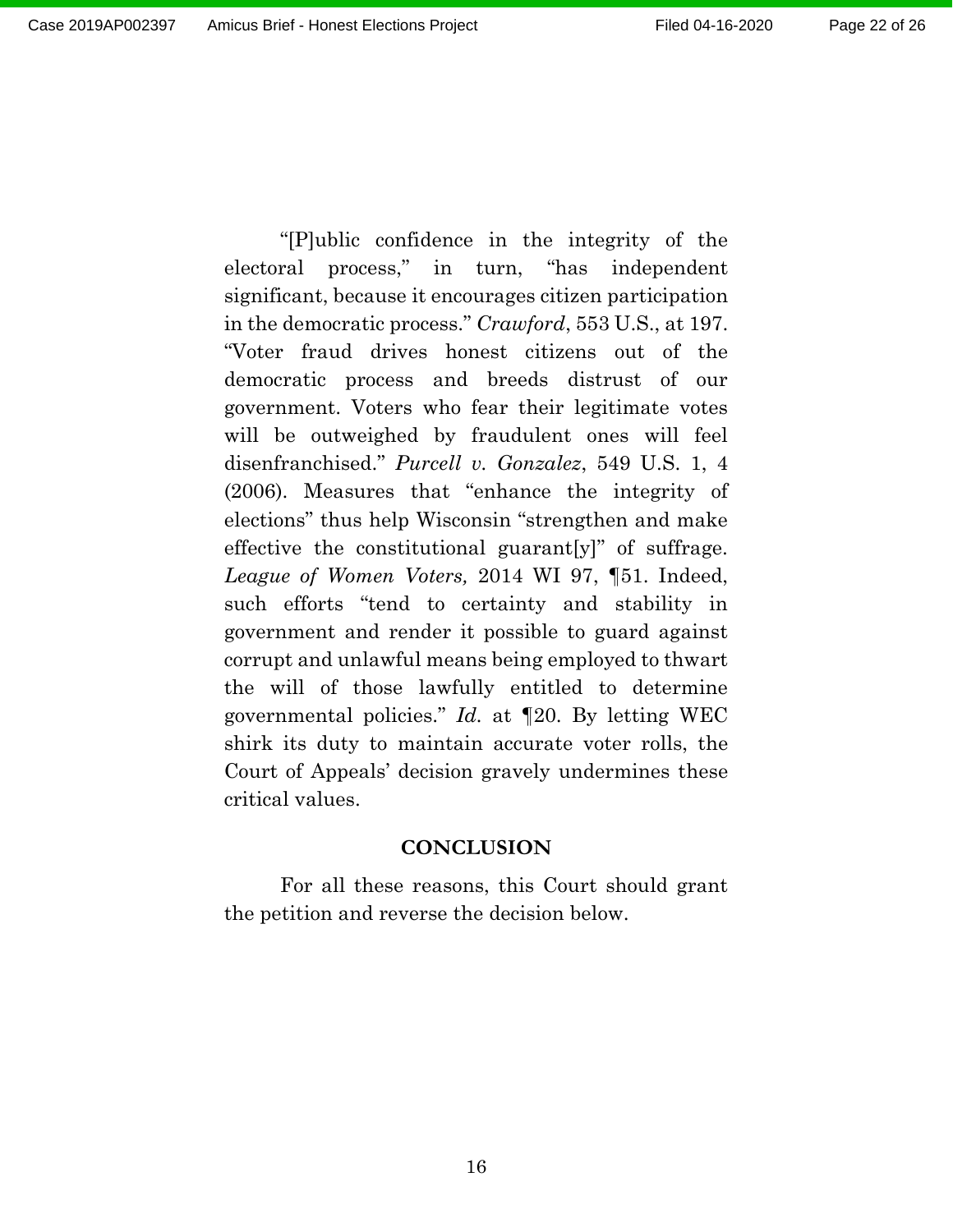Dated this 8<sup>th</sup> day of April, 2020.

Respectfully submitted,

BELL, GIFTOS ST. JOHN LLC Kevin M. St. John, SBN 1054815 5325 Wall Street, Suite 2200 Madison, Wisconsin 53718 (608) 216.7990 kstjohn@bellgiftos.com

### **CONSOVOY MCCARTHY PLLC**

Jeffrey M. Harris (pro hac vice pending) Cameron T. Norris (pro hac vice pending) 1600 Wilson Blvd., Ste. 700 Arlington, VA 22209  $(703)$  243-9423 jeff@consovoymccarthy.com cam@consovoymccarthy.com

**Attorneys for Non-Party** Honest Elections Project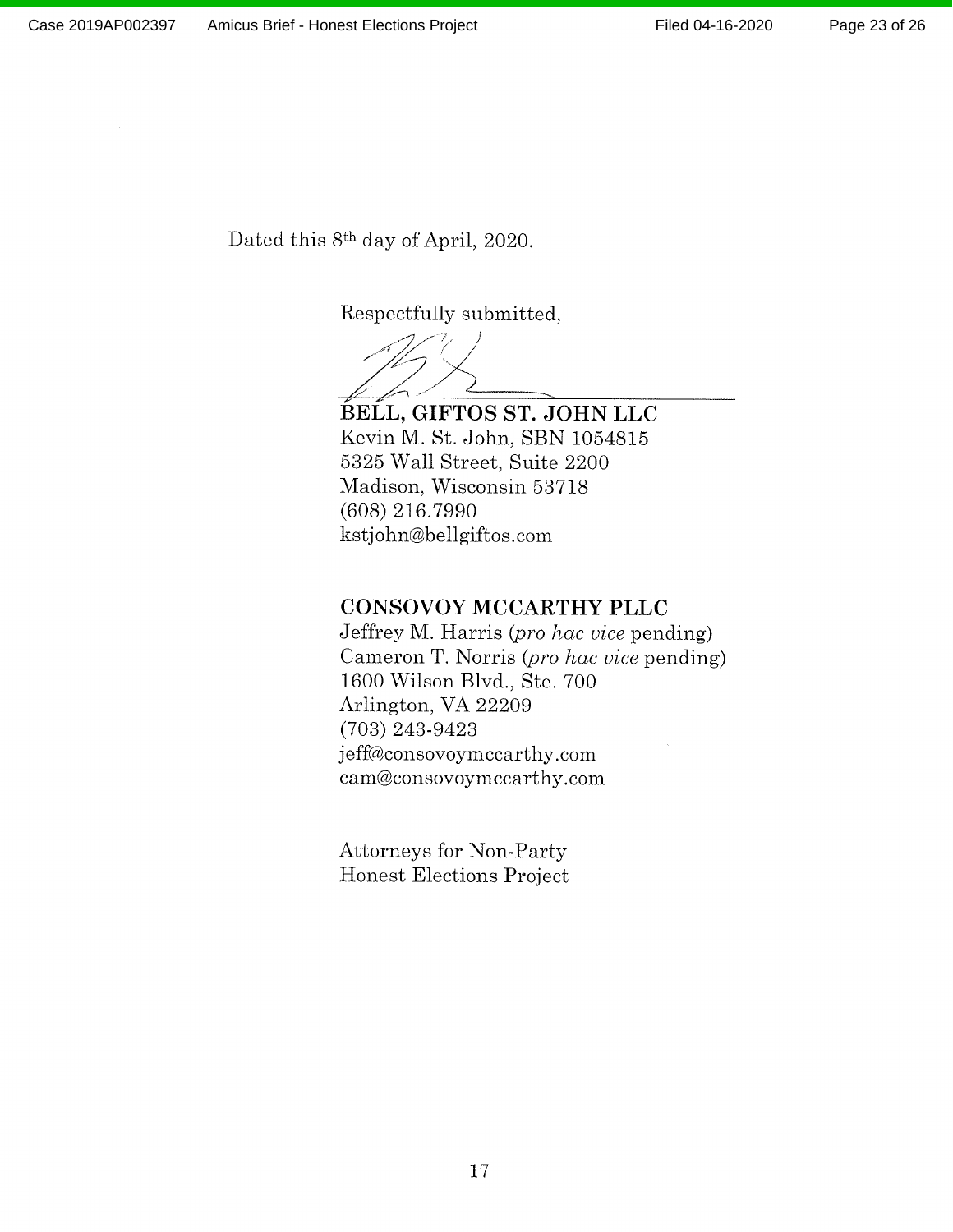### **CERTIFICATIONS**

**A. Certification as to Form and Length:** I hereby certify that this brief conforms to the rules contained in Wis. Stat. § 809.19(8)(b) and (c) for a brief and appendix produced with a proportional serif font. The length of this brief, not including the caption, tables of contents and authorities, signature blocks, and certification, is 2,943 words. It is produced with a minimum printing resolution of 200 dots per inch, 13 point body text, 11 point for quotes and footnotes, and a maximum of 60 characters per line of body text.

**B. Certificate of Compliance with Wis. Stat. § 809.19(12).** This brief is being filed in hard copy. Per instructions from the Clerk of Courts, this brief is to be filed electronically only after a favorable ruling from the Court on the contemporaneously submitted motion for leave to file a non-party brief. I understand that, pursuant to Wis. Stat. § 809.19(12), I must file an electronic copy of this brief in a text-searchable PDF format that is identical in content and format to the printed form of the brief filed on this date.

**C. Certificate of Service.** I hereby certify that one copy of the motion for leave to participate as a nonparty, three copies of this brief, and three copies of this Certification have been served on all opposing parties by UPS to their counsel of record listed below: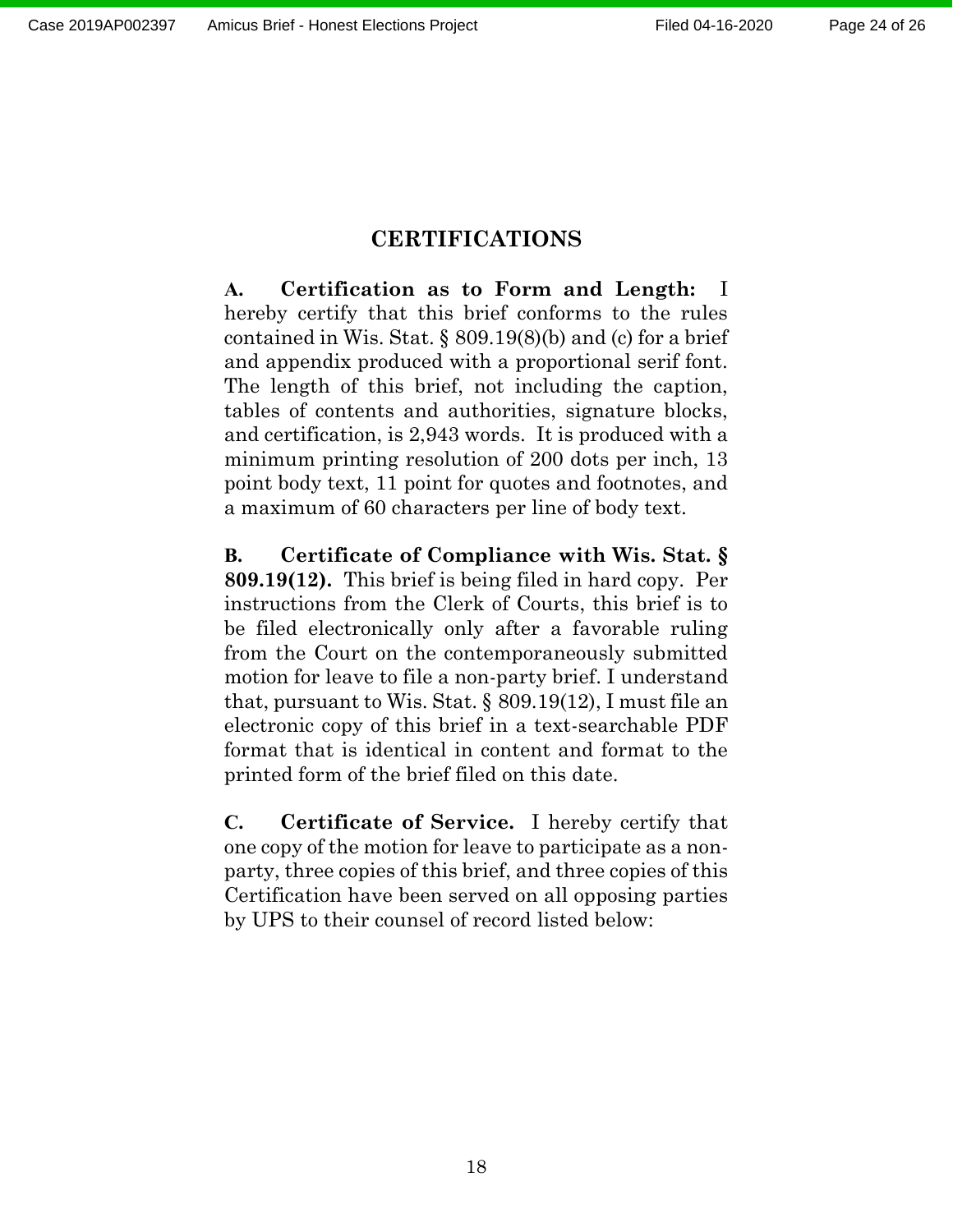Richard Esenberg, Esq. Lucas Vebber, Esq. Anthony LoCoco, Esq. Wisconsin Institute for Law & Liberty 330 E Killbourn Ave Ste 725 Milwaukee WI 53202-3141

*Attorneys for Petitioners*

Karla Keckhaver, Esq. Steven Kilpatrick, Esq. Colin Roth, Esq. Wisconsin Department of Justice 17 W. Main Street P.O. Box 7857 Madison, WI 53707

*Attorneys for Respondents*